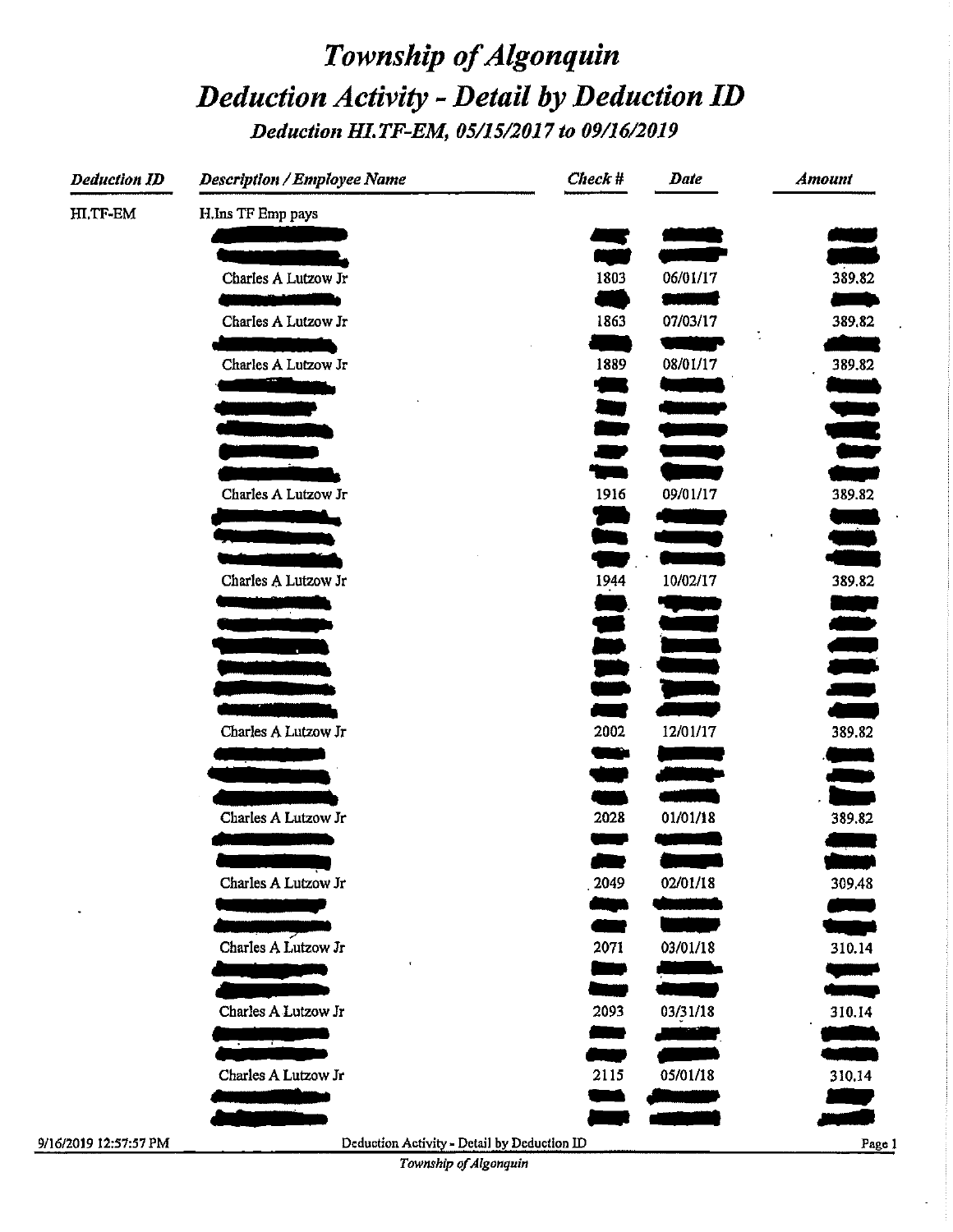| <b>Deduction ID</b>   | <b>Description / Employee Name</b>                                   | $Check$ # | <b>Date</b> | <b>Amount</b>                  |
|-----------------------|----------------------------------------------------------------------|-----------|-------------|--------------------------------|
| HI.TF-EM              | H.Ins TF Emp pays                                                    |           |             |                                |
|                       | Charles A Lutzow Jr                                                  | 2137      | 06/01/18    | 310.14                         |
|                       |                                                                      |           |             |                                |
|                       |                                                                      |           | تتناسب      |                                |
|                       |                                                                      |           |             | <u>iivane</u>                  |
|                       | $\cdots$                                                             |           |             | an an S<br>$\ddot{r}$          |
|                       | Charles A Lutzow Jr<br>е-                                            | 2190      | 08/01/18    | 310.14                         |
|                       | <u> Andrew Marian a</u>                                              |           |             |                                |
|                       |                                                                      |           |             |                                |
|                       | Charles A Lutzow Jr                                                  | 2214      | 09/04/18    | 310.14                         |
|                       |                                                                      |           |             |                                |
|                       | Charles A Lutzow Jr                                                  | 2239      | 10/01/18    | 310.14                         |
|                       |                                                                      |           |             | a ya m                         |
|                       |                                                                      |           |             | <u> Barat d</u>                |
|                       |                                                                      |           |             |                                |
|                       | Charles A Lutzow Jr                                                  | 2272      | 11/01/18    | 310.14                         |
|                       |                                                                      |           |             | سيريني<br>والتوالي             |
|                       | Charles A Lutzow Jr                                                  | 2296      | 12/01/18    | 310.14                         |
|                       |                                                                      |           |             | بياب                           |
|                       |                                                                      |           |             |                                |
|                       | Charles A Lutzow Jr                                                  | 2320      | 01/02/19    | 310.14                         |
|                       |                                                                      |           |             |                                |
|                       | Charles A Lutzow Jr                                                  | 2345      | 02/01/19    | والكالأن<br>317.13             |
|                       |                                                                      |           |             | تتبيت                          |
|                       |                                                                      |           |             |                                |
|                       | Charles A Lutzow Jr                                                  | 2369      | 03/01/19    | 317.13                         |
|                       |                                                                      |           |             |                                |
|                       |                                                                      |           |             |                                |
|                       | Charles A Lutzow Jr                                                  | 2393      | 04/01/19    | 317.13                         |
|                       |                                                                      |           |             |                                |
|                       | Charles A Lutzow Jr                                                  | 2417      | 05/01/19    | 317.13                         |
|                       |                                                                      |           |             |                                |
|                       |                                                                      |           |             |                                |
|                       |                                                                      |           |             |                                |
|                       | Charles A Lutzow Jr                                                  | 2452      | 06/01/19    | $\frac{1}{317.13}$             |
|                       |                                                                      |           |             |                                |
|                       | Charles A Lutzow Jr                                                  | 2478      | 07/01/19    | 317.13<br>$\ddot{\phantom{0}}$ |
|                       |                                                                      |           |             |                                |
|                       |                                                                      |           |             | $\sim$                         |
|                       | Charles A Lutzow Jr                                                  | 2504      | 08/01/19    | .317.23                        |
|                       |                                                                      |           |             |                                |
|                       |                                                                      |           |             |                                |
| 9/16/2019 12:57:57 PM | Deduction Activity - Detail by Deduction ID<br>Township of Algonquin |           |             | Page                           |
|                       |                                                                      |           |             |                                |

 $\hat{\boldsymbol{\epsilon}}$ 

Page2

J.

*Township of Algonquin* 

 $\hat{\mathbf{r}}$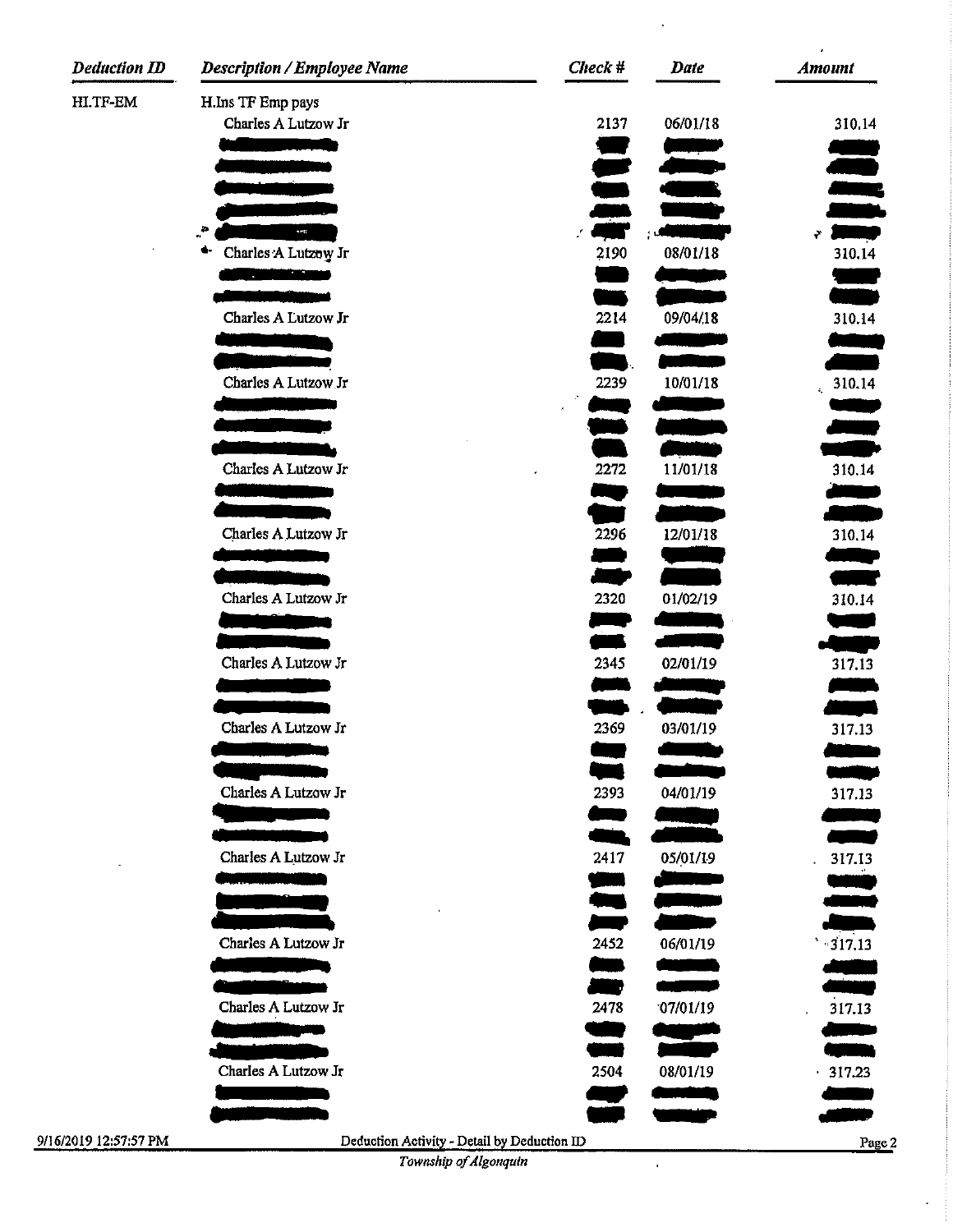| <b>Deduction ID</b> | <b>Description / Employee Name</b> | Check # | <b>Date</b>  | <b>Amount</b> |
|---------------------|------------------------------------|---------|--------------|---------------|
| HI.TF-EM            | H.Ins TF Emp pays                  |         |              |               |
|                     | Charles A Lutzow Jr                | 2532    | 09/03/19     | 316.14        |
|                     |                                    |         |              |               |
|                     | Charles A Lutzow Jr                | 14049   | 11/01/17     | 389.82        |
|                     |                                    |         |              |               |
|                     | Charles A Lutzow Jr                | 14422   | 07/02/18     | 310.14        |
|                     |                                    |         |              | 25,040.56     |
|                     |                                    |         | Report total | 25,040.56     |

 $\epsilon$ 

 $\overline{a}$ 

 $\ddot{\phantom{0}}$ 

7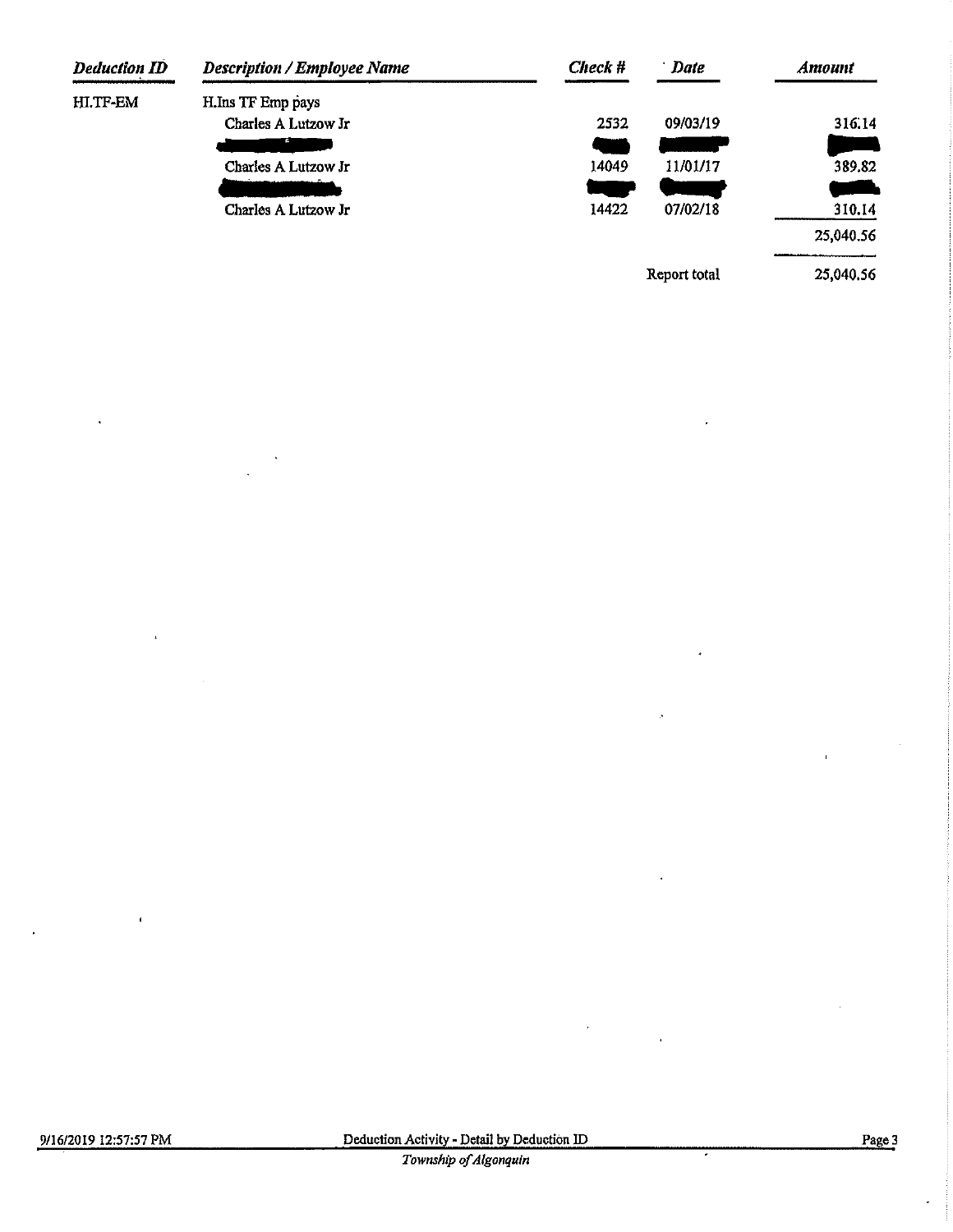# Township of Algonquin Deduction Activity - Detail by Deduction ID Deduction INS-TF-P, 05/15/2017 to 09/16/2019

| <b>Deduction ID</b> | <b>Description / Employee Name</b> | Check #         | <b>Date</b>                                                                                                                                                                                                                          | <b>Amount</b> |
|---------------------|------------------------------------|-----------------|--------------------------------------------------------------------------------------------------------------------------------------------------------------------------------------------------------------------------------------|---------------|
| INS-TF-P            | H. Ins.-TF Pays                    |                 |                                                                                                                                                                                                                                      |               |
|                     |                                    |                 | an an Aonaichte.<br>Bailtean an Dùbhan                                                                                                                                                                                               |               |
|                     |                                    |                 |                                                                                                                                                                                                                                      |               |
|                     | Charles A Lutzow Jr                | 1803            | 06/01/17                                                                                                                                                                                                                             | 1,796.15      |
|                     |                                    |                 |                                                                                                                                                                                                                                      |               |
|                     | Charles A Lutzow Jr                | 1863            | 07/03/17                                                                                                                                                                                                                             | 1,796.15      |
|                     |                                    | a na            | برودهمور                                                                                                                                                                                                                             |               |
|                     |                                    | Ŧ.              | <u>the company of the company of the company of the company of the company of the company of the company of the company of the company of the company of the company of the company of the company of the company of the company</u> |               |
|                     | Charles A Lutzow Jr                | 1889            | 08/01/17                                                                                                                                                                                                                             | 1,796.15      |
|                     |                                    |                 | النسمية                                                                                                                                                                                                                              |               |
|                     |                                    |                 |                                                                                                                                                                                                                                      |               |
|                     |                                    | $\blacksquare$  |                                                                                                                                                                                                                                      |               |
|                     |                                    |                 |                                                                                                                                                                                                                                      |               |
|                     | Charles A Lutzow Jr                | 1916            | 09/01/17                                                                                                                                                                                                                             | 1,796.15      |
|                     |                                    |                 | البالات                                                                                                                                                                                                                              |               |
|                     |                                    |                 |                                                                                                                                                                                                                                      |               |
|                     |                                    | $\blacksquare$  |                                                                                                                                                                                                                                      | فالمست        |
|                     | Charles A Lutzow Jr                | 1944            | 10/02/17                                                                                                                                                                                                                             | 1,796.15      |
|                     |                                    |                 |                                                                                                                                                                                                                                      |               |
|                     |                                    |                 |                                                                                                                                                                                                                                      |               |
|                     |                                    |                 |                                                                                                                                                                                                                                      |               |
|                     |                                    |                 |                                                                                                                                                                                                                                      |               |
|                     |                                    | n en            |                                                                                                                                                                                                                                      |               |
|                     | Charles A Lutzow Jr                | 2002            | 12/01/17                                                                                                                                                                                                                             | 1,796.15      |
|                     |                                    | ment of the Sea | <u> Angels va</u>                                                                                                                                                                                                                    |               |
|                     |                                    |                 |                                                                                                                                                                                                                                      |               |
|                     | Charles A Lutzow Jr                | 2028            | 01/01/18                                                                                                                                                                                                                             | 1,796.15      |
|                     |                                    |                 |                                                                                                                                                                                                                                      |               |
|                     | Charles A Lutzow Jr                | 2049            | 02/01/18                                                                                                                                                                                                                             | 1,431.85      |
|                     |                                    |                 |                                                                                                                                                                                                                                      |               |
|                     |                                    |                 |                                                                                                                                                                                                                                      | n an          |
|                     | Charles A Lutzow Jr                | 2071            | 03/01/18                                                                                                                                                                                                                             | 1,447.19      |
|                     | <b>CONTRACTOR</b>                  |                 |                                                                                                                                                                                                                                      | الهبد         |
|                     | Charles A Lutzow Jr                | 2093            | 03/31/18                                                                                                                                                                                                                             | 1,447.19      |
|                     |                                    |                 |                                                                                                                                                                                                                                      |               |
|                     |                                    |                 |                                                                                                                                                                                                                                      |               |

9/16/2019 12:58:35 PM

Deduction Activity - Detail by Deduction ID

Township of Algonquin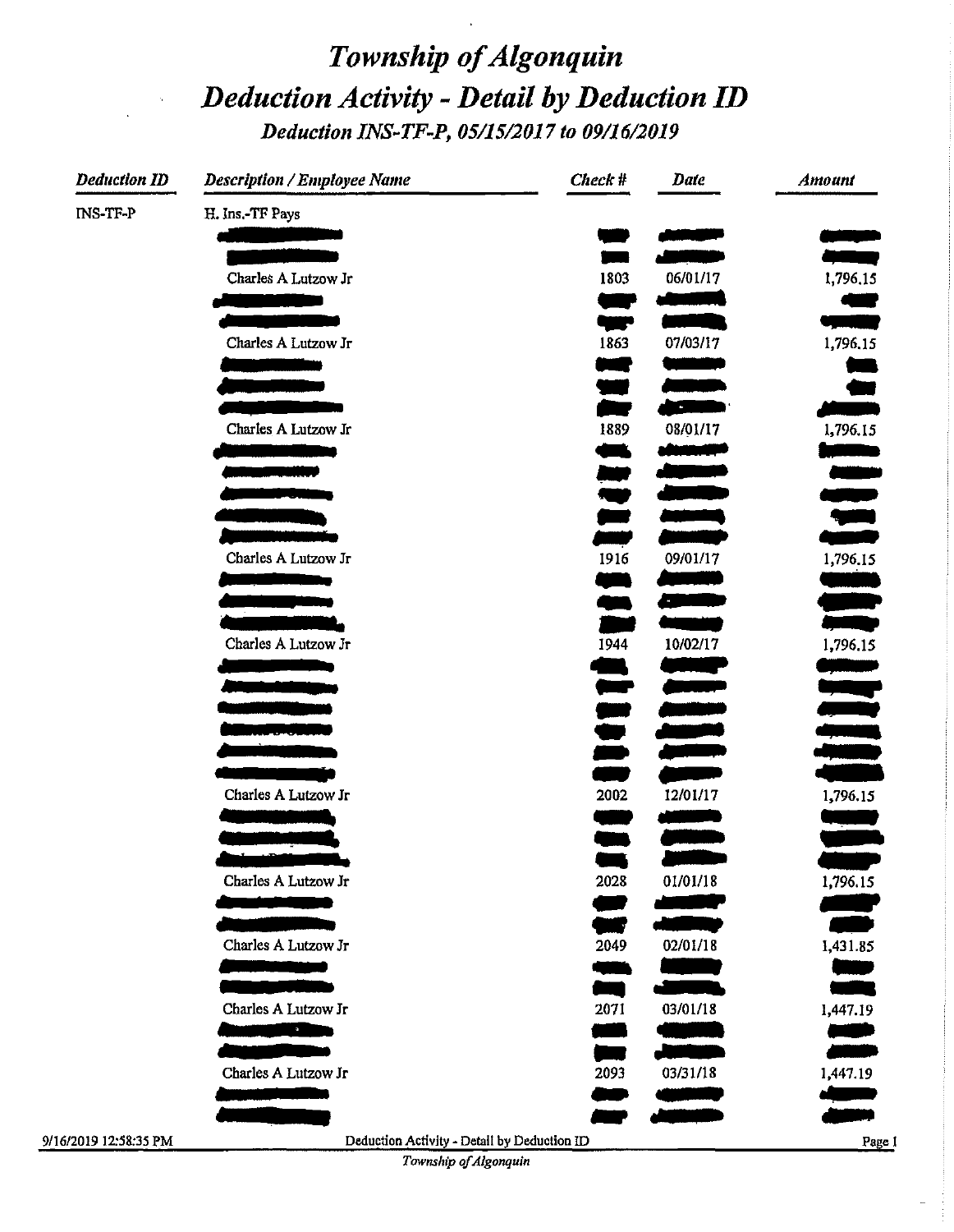| <b>Deduction ID</b> | <b>Description / Employee Name</b>                                                                                    | Check #       | <b>Date</b>                                                                                                          | <b>Amount</b>                    |
|---------------------|-----------------------------------------------------------------------------------------------------------------------|---------------|----------------------------------------------------------------------------------------------------------------------|----------------------------------|
| <b>INS-TF-P</b>     | H. Ins.-TF Pays                                                                                                       |               |                                                                                                                      |                                  |
|                     | Charles A Lutzow Jr                                                                                                   | 2115          | 05/01/18                                                                                                             | 1,447.19                         |
|                     | <u> 2000 - An Dùbhlachd ann an Dùbhlachd ann an Dùbhlachd ann an Dùbhlachd ann an Dùbhlachd ann an Dùbhlachd ann </u> |               | <u>e de la provincia de la provincia de la provincia de la provincia de la provincia de la provincia de la provi</u> | a na m                           |
|                     | Charles A Lutzow Jr                                                                                                   | e e s<br>2137 | 06/01/18                                                                                                             | 1,447.19                         |
|                     |                                                                                                                       |               |                                                                                                                      |                                  |
|                     |                                                                                                                       | æ,            | <u>e de la p</u>                                                                                                     |                                  |
|                     |                                                                                                                       |               | ijan<br>Kabupatèn                                                                                                    | denier<br>1989: Santa<br>1989: S |
|                     |                                                                                                                       |               |                                                                                                                      |                                  |
|                     | Charles A Lutzow Jr                                                                                                   | 2190          | 08/01/18                                                                                                             | 1,447.19                         |
|                     |                                                                                                                       |               |                                                                                                                      |                                  |
|                     |                                                                                                                       |               |                                                                                                                      | ميري                             |
|                     | Charles A Lutzow Jr                                                                                                   | 2214          | 09/04/18                                                                                                             | 1,447.19                         |
|                     |                                                                                                                       | <u>an</u>     |                                                                                                                      | an an A                          |
|                     | Charles A Lutzow Jr                                                                                                   | 2239          | 10/01/18                                                                                                             | 1,447.19                         |
|                     |                                                                                                                       |               |                                                                                                                      |                                  |
|                     |                                                                                                                       |               |                                                                                                                      |                                  |
|                     | Charles A Lutzow Jr                                                                                                   | 2272          | 11/01/18                                                                                                             | 1,447.19                         |
|                     |                                                                                                                       |               |                                                                                                                      |                                  |
|                     |                                                                                                                       |               | <b>Contract Contract</b>                                                                                             |                                  |
|                     | Charles A Lutzow Jr                                                                                                   | 2296          | 12/01/18                                                                                                             | 1,447.19                         |
|                     |                                                                                                                       |               |                                                                                                                      | المتعادلات                       |
|                     | Charles A Lutzow Jr                                                                                                   | 2320          | 01/02/19                                                                                                             | 1,447.19                         |
|                     |                                                                                                                       |               |                                                                                                                      |                                  |
| $\pmb{\cdot}$       |                                                                                                                       |               |                                                                                                                      |                                  |
|                     | Charles A Lutzow Jr                                                                                                   | 2345          | 02/01/19                                                                                                             | 1,487.10                         |
|                     |                                                                                                                       |               |                                                                                                                      |                                  |
|                     | Charles A Lutzow Jr                                                                                                   | 2369          | 03/01/19                                                                                                             | 1,487.10                         |
|                     |                                                                                                                       |               |                                                                                                                      |                                  |
|                     |                                                                                                                       |               |                                                                                                                      |                                  |
|                     | Charles A Lutzow Jr                                                                                                   | 2393          | 04/01/19                                                                                                             | 1,487.10                         |
|                     |                                                                                                                       |               |                                                                                                                      |                                  |
| $\bullet$           | Charles A Lutzow Jr                                                                                                   | 2417          | 05/01/19                                                                                                             | 1,487.10                         |
|                     |                                                                                                                       |               |                                                                                                                      | a ka                             |
|                     |                                                                                                                       |               |                                                                                                                      |                                  |
|                     | Charles A Lutzow Jr                                                                                                   | 2452          | 06/01/19                                                                                                             | 1,487.10                         |
|                     | $\sim 100$                                                                                                            |               |                                                                                                                      |                                  |
|                     |                                                                                                                       |               |                                                                                                                      |                                  |
|                     | Charles A Lutzow Jr                                                                                                   | 2478          | 07/01/19<br>e de la construcción de                                                                                  | 1,487.10                         |
|                     |                                                                                                                       |               |                                                                                                                      |                                  |
| /2019 1:24:59 PM    | Deduction Activity - Detail by Deduction ID                                                                           |               |                                                                                                                      | Page 2                           |
|                     | Township of Algonouin                                                                                                 |               |                                                                                                                      |                                  |

*Township of Algonquin*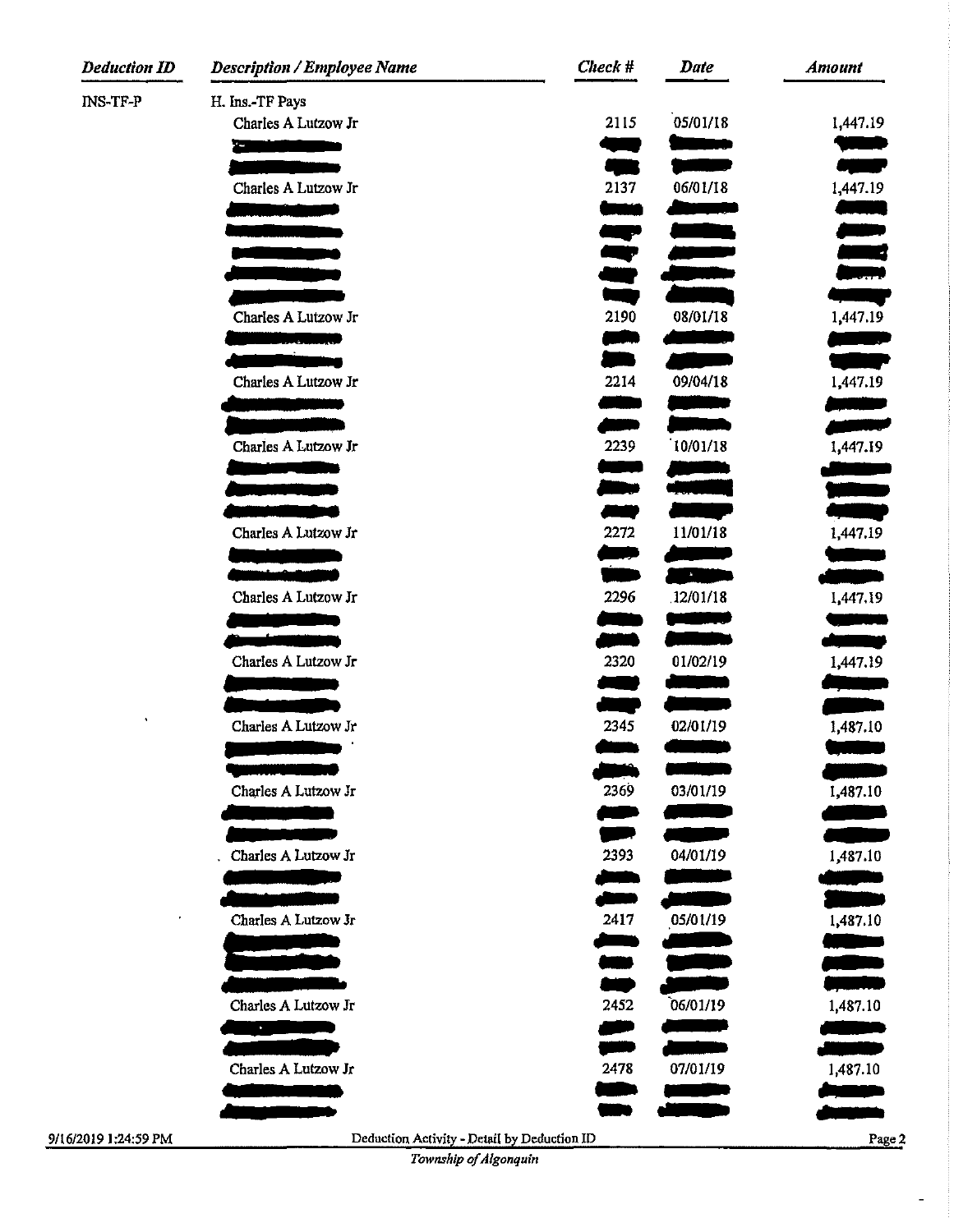| <b>Deduction ID</b> | <b>Description / Employee Name</b> | Check # | Date         | <b>Amount</b> |
|---------------------|------------------------------------|---------|--------------|---------------|
| INS-TF-P            | H. Ins.-TF Pays                    |         |              |               |
|                     | Charles A Lutzow Jr                | 2504    | 08/01/19     | 1,487.73      |
|                     |                                    |         |              |               |
|                     |                                    | an an   |              |               |
|                     | Charles A Lutzow Jr                | 2532    | 09/03/19     | 1,484.45      |
|                     |                                    | a w     |              |               |
|                     | Charles A Lutzow Jr                | 14049   | 11/01/17     | 1,796.15      |
|                     |                                    |         |              | 1,264.65      |
|                     | Charles A Lutzow Jr                | 14422   | 07/02/18     | 1,447.19      |
|                     |                                    |         |              | 116,676.00    |
|                     |                                    |         | Report total | 116,676.00    |

 $\ddot{\phantom{0}}$ 

ï

l,

 $\ddot{\phantom{a}}$ 

 $\hat{\mathcal{L}}$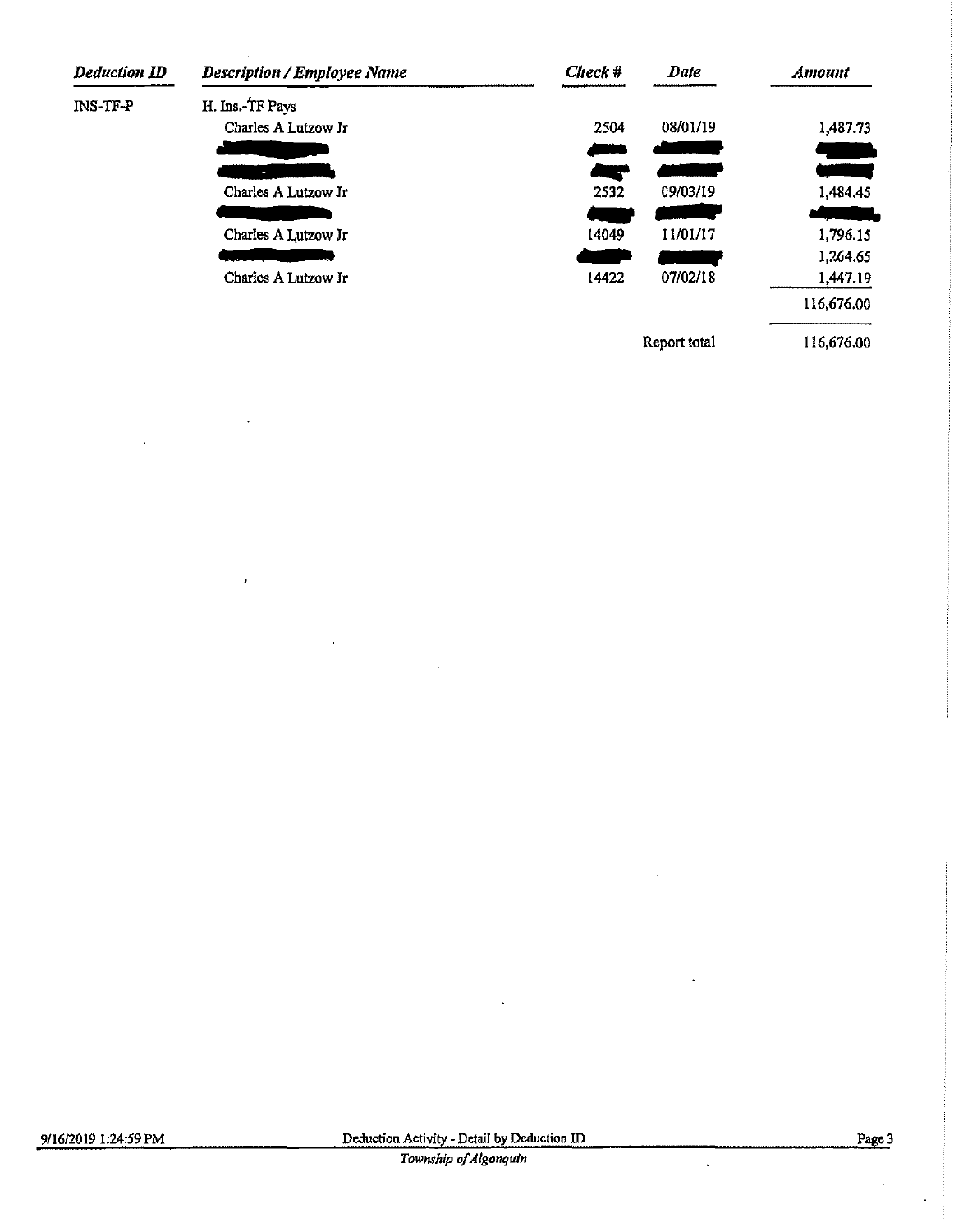Summary of Benefits and Coverage: What this Plan Covers & What You Pay For Covered Services ElucCross HucShield

: G506OPT Blue Options Gold PPO" 101

Coverage for: Individual/Family | Plan Type: PPO

The Summary of Benefits and Coverage (SBC) document will help you choose a health plan. The SBC shows you how you and the plan would share the cost for covered health care services. NOTE: Information about the cost of this plan (called the premium) will be provided separately. This is only a summary. For more information about your coverage, or to get a copy of the complete terms of coverage, visit

https://www.bcbsil.com/member/policy-forms/2019 or by calling 1-800-541-2768. For general definitions of common terms, such as allowed amount, balance billing, coinsurance, copayment, deductible, provider, or other underlined terms see the Glossary. You can view the Glossary at https://www.cms. gov/CCIIO/Resources/Forms-Reports-and-Other-Resources/Downloads/UG-Glossary-508-MM.pdf or call 1-855-756-4448 to request a copy.

| <b>Important Questions</b>       | Answers                            | $\therefore$ Why This Matters: $\therefore$ $\therefore$ $\therefore$ $\therefore$ $\therefore$ $\therefore$ $\therefore$ $\therefore$ $\therefore$ $\therefore$ $\therefore$ $\therefore$ $\therefore$ $\therefore$ $\therefore$ $\therefore$ $\therefore$ $\therefore$ $\therefore$ $\therefore$ $\therefore$ $\therefore$ $\therefore$ $\therefore$ $\therefore$ $\therefore$ $\therefore$ $\therefore$ $\therefore$ $\therefore$ $\therefore$ $\therefore$ $\therefore$ |
|----------------------------------|------------------------------------|-----------------------------------------------------------------------------------------------------------------------------------------------------------------------------------------------------------------------------------------------------------------------------------------------------------------------------------------------------------------------------------------------------------------------------------------------------------------------------|
| What is the overall              | Individual: Blue Choice \$700; PPO | Generally, you must pay all of the costs from providers up to the deductible amount before                                                                                                                                                                                                                                                                                                                                                                                  |
| deductible?                      | \$1,500; Out-of-Network \$3,000    | this plan begins to pay. If you have other family members on the plan, each family member                                                                                                                                                                                                                                                                                                                                                                                   |
|                                  | Family: Blue Choice \$2,100; PPO   | must meet their own individual deductible until the total amount of deductible expenses paid                                                                                                                                                                                                                                                                                                                                                                                |
|                                  | \$4,500; Out-of-Network \$9,000    | by all family members meets the overall family deductible.                                                                                                                                                                                                                                                                                                                                                                                                                  |
| Are there services covered       | Yes: In-Network Preventive Health  | This plan covers some items and services even if you haven't yet met the deductible amount.                                                                                                                                                                                                                                                                                                                                                                                 |
| before you meet your             | and services with a copay are      | But a copayment or coinsurance may apply. For example, this plan covers certain preventive                                                                                                                                                                                                                                                                                                                                                                                  |
| deductible?                      | covered before you meet your       | services without cost-sharing and before you meet your deductible. See a list of covered                                                                                                                                                                                                                                                                                                                                                                                    |
|                                  | deductible.                        | preventive services at https://www.healthcare.gov/coverage/preventive-care-benefits/.                                                                                                                                                                                                                                                                                                                                                                                       |
| Are there other                  | No.                                | You don't have to meet deductibles for specific services.                                                                                                                                                                                                                                                                                                                                                                                                                   |
| <u>deductibles</u> for specific  |                                    |                                                                                                                                                                                                                                                                                                                                                                                                                                                                             |
| services?                        |                                    |                                                                                                                                                                                                                                                                                                                                                                                                                                                                             |
| What is the out-of-pocket        | Individual: Blue Choice \$4,200;   | The out-of-pocket limit is the most you could pay in a year for covered services. If you have                                                                                                                                                                                                                                                                                                                                                                               |
| limit for this plan?             | PPO \$6,000; Out-of-Network        | other family members in this plan, they have to meet their own out-of-pocket limits until the                                                                                                                                                                                                                                                                                                                                                                               |
|                                  | <b>Unlimited</b>                   | overall family out-of-pocket limit has been met.                                                                                                                                                                                                                                                                                                                                                                                                                            |
|                                  | Family: Blue Choice \$12,600; PPO  |                                                                                                                                                                                                                                                                                                                                                                                                                                                                             |
|                                  | \$14,700; Out-of-Network           |                                                                                                                                                                                                                                                                                                                                                                                                                                                                             |
|                                  | <b>Unlimited</b>                   |                                                                                                                                                                                                                                                                                                                                                                                                                                                                             |
| What is not included in the      | Premiums, balance-billed           | Even though you pay these expenses, they don't count toward the out-of-pocket limit.                                                                                                                                                                                                                                                                                                                                                                                        |
| <u>out-of-pocket limit?</u>      | charges, and health care this plan |                                                                                                                                                                                                                                                                                                                                                                                                                                                                             |
|                                  | doesn't cover.                     |                                                                                                                                                                                                                                                                                                                                                                                                                                                                             |
| Will you pay less if you use $ $ | Yes. See www.bcbsil.com or call    | This <u>plan</u> uses a <u>provider network</u> . You will pay less if you use a <u>provider</u> in the plan's network.                                                                                                                                                                                                                                                                                                                                                     |
| a <u>network provider</u> ?      | 1-800-541-2768 for a list of       | You will pay the most if you use an out-of-network provider, and you might receive a bill from                                                                                                                                                                                                                                                                                                                                                                              |
|                                  | <u>Participating Providers</u>     | a provider for the difference between the provider's charge and what your plan pays (balance                                                                                                                                                                                                                                                                                                                                                                                |
|                                  |                                    | billing). Be aware your network provider might use an out-of-network provider for some services                                                                                                                                                                                                                                                                                                                                                                             |
|                                  |                                    | (such as lab work). Check with your provider before you get services.                                                                                                                                                                                                                                                                                                                                                                                                       |
| Do you need a referral to        | No.                                | You can see the specialist you choose without a referral.                                                                                                                                                                                                                                                                                                                                                                                                                   |
| see a <u>specialist</u> ?        |                                    |                                                                                                                                                                                                                                                                                                                                                                                                                                                                             |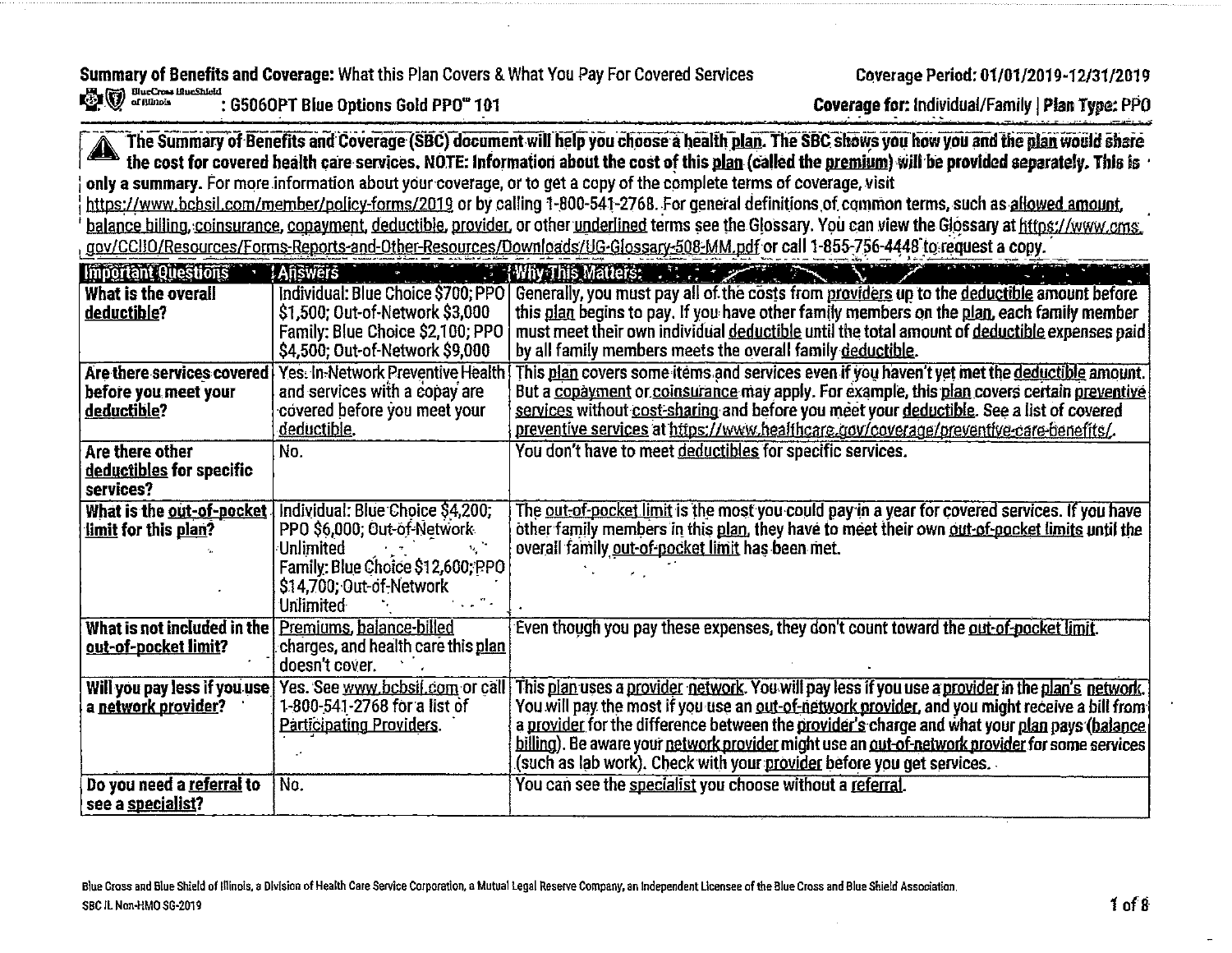|                                                                 |                                                                                          |                                                                       | What You Will Pay                                             |                                                     |                                                                                                                                                                    |
|-----------------------------------------------------------------|------------------------------------------------------------------------------------------|-----------------------------------------------------------------------|---------------------------------------------------------------|-----------------------------------------------------|--------------------------------------------------------------------------------------------------------------------------------------------------------------------|
| Common<br><b>Medical Event</b>                                  | Services You May Need                                                                    | Blue Choice PPO Provider<br>Provider<br>(Yōu will pày the f<br>least) | You will pay<br>more)                                         | Non-PPO<br>Provider<br>(You will pay the [<br>most) | : Limitations, Exceptions, & Other Important<br>Information                                                                                                        |
| $\frac{1}{2}$ , $\frac{1}{2}$ , $\frac{1}{2}$                   | Primary care visit to treat an<br>injury or illness                                      | $\frac{1}{10}$<br>\$20/visit;<br>deductible does<br>not apply         | <b>Alegy</b><br>$$50/$ visit;<br>deductible does<br>not apply | 50% coinsurance                                     | Virtual Visits: \$20/visit. See your benefit<br>booklet* for details.                                                                                              |
| 'If you visit a health care<br>provider's office or<br>clinic : | Specialist visit                                                                         | \$40/visit;<br>deductible does<br>not apply                           | \$100/visit:<br>deductible does<br>not apply                  | 50% coinsurance                                     | None                                                                                                                                                               |
|                                                                 | Preventive care/screening/<br>immunization                                               | No Charge;<br>deductible does<br>not apply                            | No Charge;<br>deductible does<br>inot apply.                  | 50% coinsurance                                     | You may have to pay for services that aren't<br>preventive. Ask your provider if the services<br>needed are preventive. Then check what your<br>plan will pay for. |
| If you have a test.                                             | Diagnostic test (x-ray, blood<br>work)<br>Imaging (CT/PET scans, MRIs)   20% coinsurance | 20% coinsurance                                                       | 30% coinsurance<br>30% coinsurance                            | 50% coinsurance<br>50% coinsurance                  | Preauthorization may be required; see your<br>benefit booklet* for details.                                                                                        |

All copayment, and coinsurance costs shown in this chart are after your deductible has been met, if a deductible applies.

\*For more information about limitations and exceptions, see the plan or policy document at https://www.bcbsil.com/member/policy-forms/2019.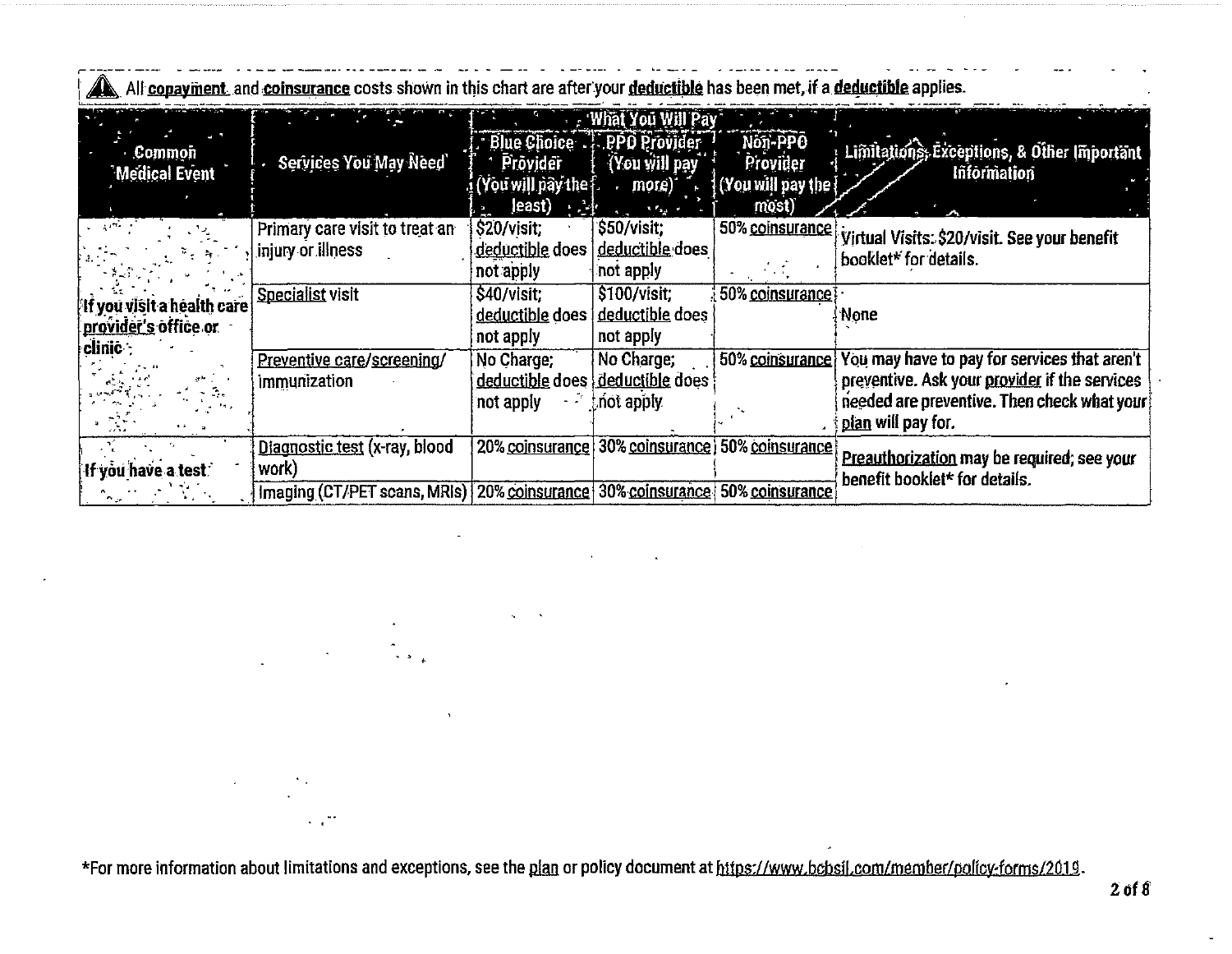|                           |                             |                                 | <b>What You Will Pay</b>                                |                    |                                                               |
|---------------------------|-----------------------------|---------------------------------|---------------------------------------------------------|--------------------|---------------------------------------------------------------|
| <b>Common</b>             |                             |                                 | Blue Choice & PPO Provider                              | Non-PPO            | . Limitations, Exceptions, & Other Important                  |
| <b>Medical Event</b>      | Services You May Need       | Provider.                       | [You will pay: .]                                       | Provider           | information.                                                  |
|                           |                             | (You will pay the ]             | more)                                                   | (You will pay the  |                                                               |
|                           |                             | least).                         |                                                         | most)              |                                                               |
|                           | Preferred generic drugs     |                                 | Retail - Preferred   Retail - Preferred   Retail -      |                    |                                                               |
|                           |                             | - No Charge                     | - No Charge                                             | \$10/prescription; |                                                               |
|                           |                             | Non-Preferred -                 | Non-Preferred -                                         | deductible does    |                                                               |
|                           |                             |                                 | \$10/prescription   \$10/prescription                   | not apply          |                                                               |
|                           |                             | Mail - No                       | Mail - No                                               |                    |                                                               |
|                           |                             | Charge;                         | Charge;                                                 |                    |                                                               |
|                           |                             | deductible does                 | deductible does                                         |                    |                                                               |
|                           |                             | not apply                       | not apply                                               |                    |                                                               |
|                           | Non-preferred generic drugs |                                 | Retail - Preferred: Retail - Preferred.                 | Retail-            |                                                               |
|                           |                             |                                 |                                                         |                    | \$20/prescription; Limited to a 30-day supply at retail (or a |
| If you need drugs to      |                             |                                 | \$10/prescription: \$10/prescription: deductible does   |                    | 90-day supply at a network of select retail                   |
| treat your illness or     |                             | Non-Preferred -                 | <b>Non-Preferred -</b>                                  | not apply          | pharmacies). Up to a 90-day supply at mail                    |
| condition                 |                             |                                 | \$20/prescription \$20/prescription                     |                    | order. Specialty drugs limited to a 30-day                    |
| Möre information about    |                             | Mail-                           | Mail-                                                   |                    | supply. Payment of the difference between                     |
| <u>prescription drug-</u> |                             |                                 | \$30/prescription; \$30/prescription;                   |                    | the cost of a brand name drug and a generic                   |
| coverage is available at  |                             |                                 | deductible does deductible does                         |                    | may also be required if a generic drug is                     |
| https://www.myprime.      |                             | not apply                       | not apply $\mathbb{R}^{n \times 2}$                     |                    | available. All Out-of-Network prescriptions                   |
| com/content/dam/          | Preferred brand drugs       |                                 | Retail - Preferred   Retail - Preferred                 | <b>Retail -</b>    | are subject to a 50% additional charge after                  |
| prime/memberportal/       |                             |                                 |                                                         | \$55/prescription; | the applicable copay/coinsurance. Additional                  |
| forms/AuthorForms/        |                             |                                 | \$35/prescription   \$35/prescription   deductible does |                    | charge will not apply to any deductible or                    |
| HIM/2019/2019_IL_6T       |                             | Non-Preferred -                 | Non-Preferred -                                         | not apply          | out-of-pocket amounts. You may be eligible                    |
| HIM:odf                   |                             |                                 | \$55/prescription § \$55/prescription                   |                    | to synchronize your prescription refills, please              |
|                           |                             | Mail-                           | Mail-                                                   |                    | see your benefit booklet* for details.                        |
|                           |                             |                                 | \$105/prescription; \$105/prescription;                 |                    |                                                               |
|                           |                             |                                 | deductible does deductible does                         |                    |                                                               |
|                           |                             | not apply                       | not apply                                               |                    |                                                               |
|                           | Non-preferred brand drugs   |                                 | Retail - Preferred Retail - Preferred Retail -          |                    |                                                               |
|                           |                             |                                 |                                                         | \$95/prescription; |                                                               |
|                           |                             |                                 | \$75/prescription \$75/prescription deductible does     |                    |                                                               |
|                           |                             | Non-Preferred - Non-Preferred - |                                                         | not apply          |                                                               |
|                           |                             |                                 | \$95/prescription \$95/prescription                     |                    |                                                               |
|                           |                             | Mail-                           | Mail-                                                   |                    |                                                               |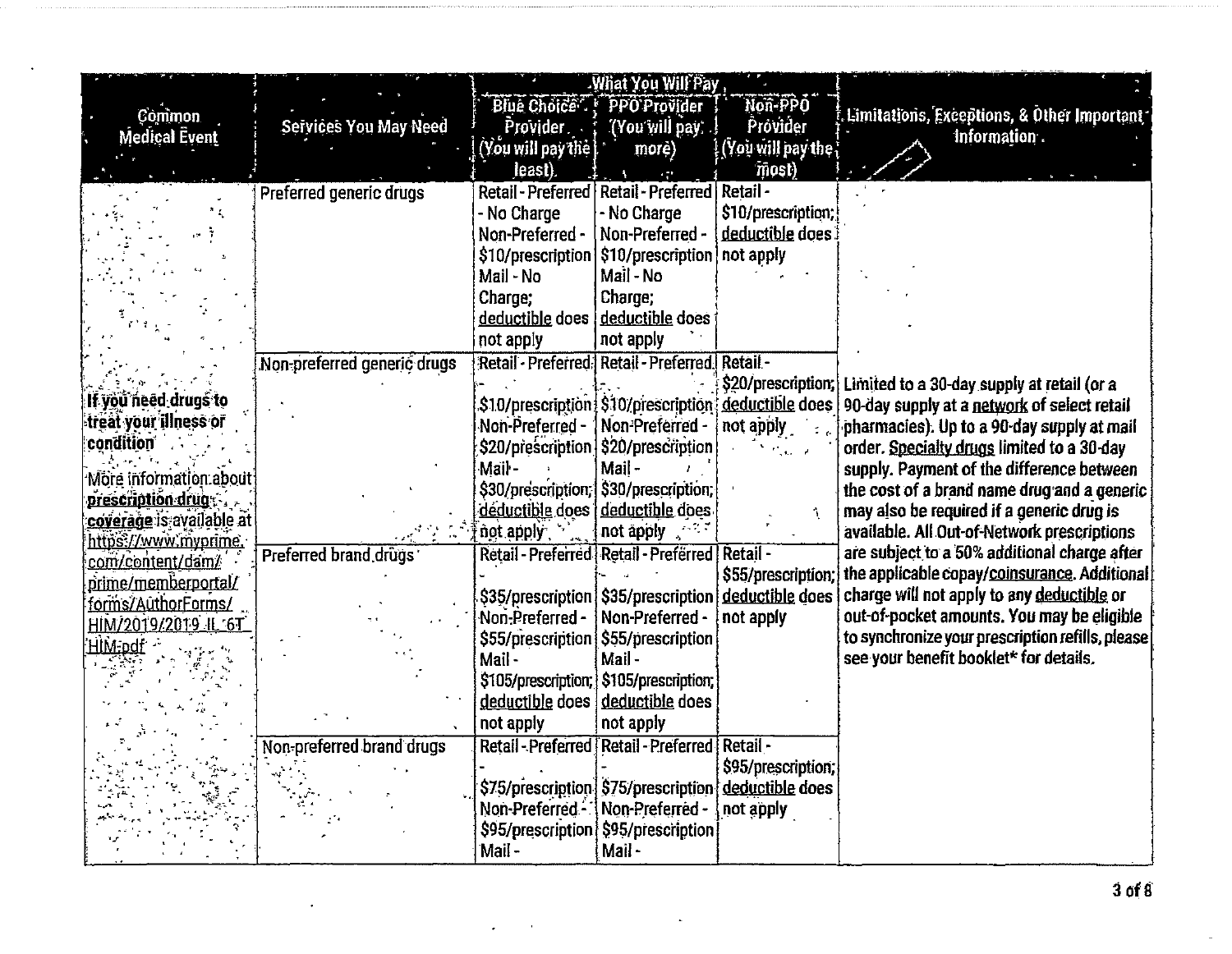|                         |                                |                          | <b>Election What You Will-Pay</b>       |                           |                                                    |
|-------------------------|--------------------------------|--------------------------|-----------------------------------------|---------------------------|----------------------------------------------------|
| ្@ommon*ំ               |                                |                          | Blue Choice, J. PPO Provider.           | : Non-PPO                 | 'Limitations, Exceptions, & Other Important        |
| <b>Medical Event</b>    | Services You May Need .        | Provider:                | (You will pay                           | Provider                  | , Information                                      |
|                         |                                | (You will pay the $\mid$ | more)                                   | (You will pay the $\cdot$ |                                                    |
|                         |                                | <b>Heast</b> ).          |                                         | mõšt).                    |                                                    |
|                         |                                |                          | \$225/prescription; \$225/prescription; |                           |                                                    |
|                         |                                | deductible does          | deductible does                         |                           |                                                    |
|                         |                                | not apply                | not apply                               |                           |                                                    |
|                         | Preferred specialty drugs      |                          | \$150/prescription; \$150/prescription; | \$150/prescription;       |                                                    |
|                         |                                | deductible does          | deductible does                         | deductible does           |                                                    |
|                         |                                | not apply                | not apply                               | not apply                 |                                                    |
|                         | Non-Preferred specialty drugs  | \$250/prescription;      | \$250/prescription;                     | \$250/prescription;       |                                                    |
|                         |                                | deductible does          | deductible does                         | deductible does           |                                                    |
|                         |                                | not apply                | not apply                               | not apply                 |                                                    |
|                         | Facility fee (e.g., ambulatory | \$200/visit plus         | \$400/visit plus                        | \$500/visit plus          | Preauthorization may be required. Abortion         |
| If you have outpatient  | surgery center)                | 20% coinsurance          | 30% coinsurance                         | 50% coinsurance           | is not covered except in limited                   |
| surgery.                | Physician/surgeon fees         | 20% coinsurance          | 30% coinsurance                         | 50% coinsurance.          | circumstances.                                     |
|                         |                                |                          |                                         |                           | For Outpatient Infusion Therapy, see your          |
|                         |                                |                          |                                         |                           | benefit booklet* for details.                      |
|                         | <u>Emergency room care</u>     | \$400/visit plus         | \$400/visit plus                        | \$400/visit plus          | None                                               |
|                         |                                | 20% coinsurance          | 20% coinsurance                         | 20% coinsurance           |                                                    |
|                         | <b>Emergency medical</b>       | 20% <u>coinsurance</u>   | 20% coinsurance                         | 20% coinsurance           | Preauthorization may be required for               |
| if you need immediate   | <u>transportation</u>          |                          |                                         |                           | non-emergency transportation; see your             |
| medical attention       |                                |                          |                                         |                           | benefit booklet* for details.                      |
|                         | <u>Urgent care</u>             | \$75/visit               | \$75/visit;                             | 50% coinsurance           |                                                    |
|                         |                                | deductible-does          | deductible does                         |                           | None                                               |
|                         |                                | not apply                | not apply                               |                           |                                                    |
|                         | Facility fee (e.g., hospital   | \$250/visit plus         | \$500/visit plus                        | \$600/visit plus          | <b>Preauthorization required. Preauthorization</b> |
| If you have a hospital, | room)                          | 20% coinsurance          | 30% coinsurance                         | 50% coinsurance           | penalty: \$1,000 or 50% of the eligible charge     |
| stay.                   | Physician/surgeon fees         | 20% coinsurance          | 30% coinsurance                         | 50% coinsurance           | In-Network, \$500 Out-of-Network. See your         |
|                         |                                |                          |                                         |                           | benefit booklet* for details.                      |

\*For more information about limitations and exceptions, see the plan or policy document at https://www.bcbsil.com/member/policy-forms/2019.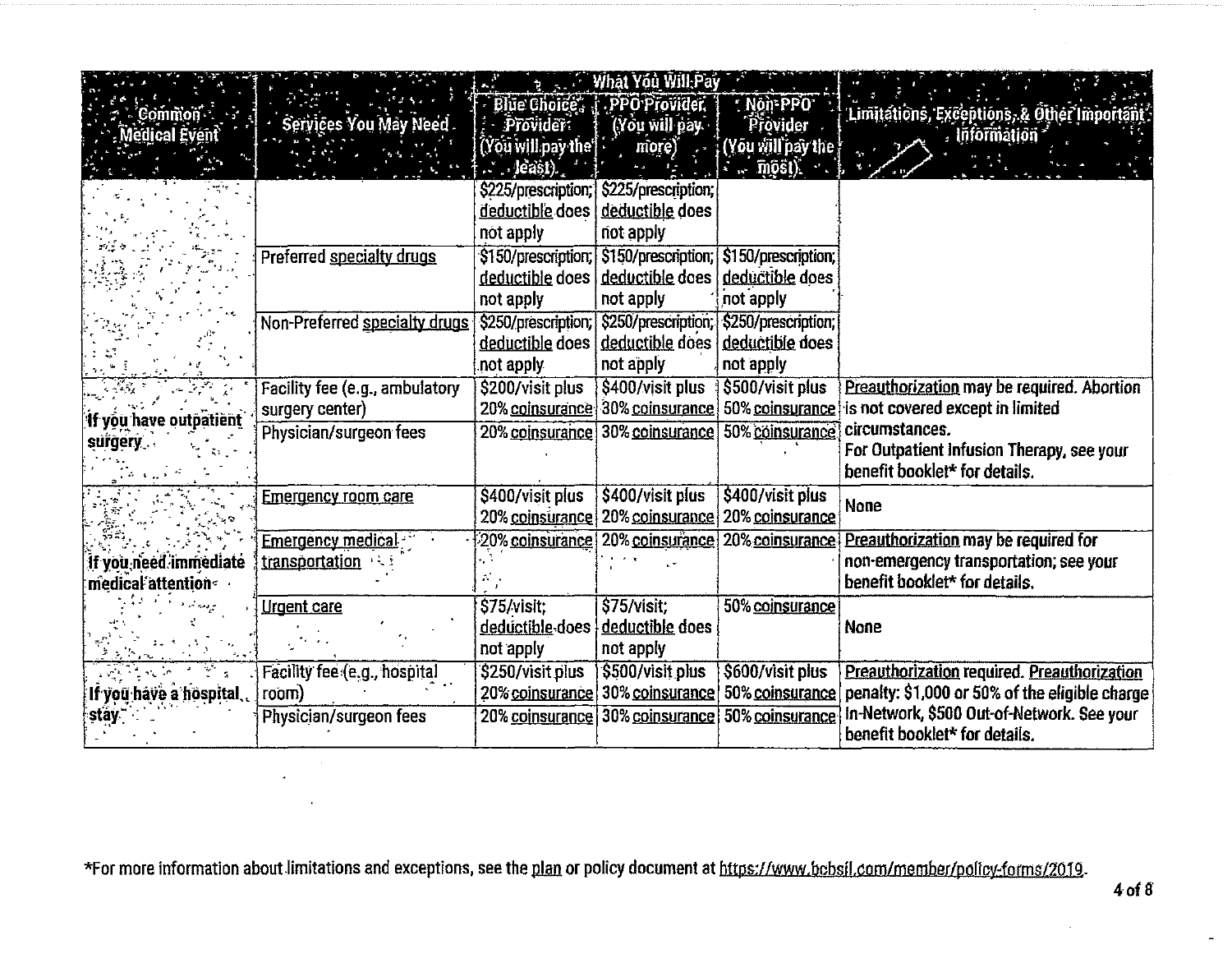|                                  |                                     |                                  | What You Will Pay                                     |                                 |                                                   |
|----------------------------------|-------------------------------------|----------------------------------|-------------------------------------------------------|---------------------------------|---------------------------------------------------|
| Common                           |                                     | <b>Blue Choice</b>               | <b>PPO Provider</b>                                   | Non-PPO                         | Limitations, Exceptions, & Other Important        |
| <b>Medical Event</b>             | Services You May Need               | Provider -                       | (You will pay                                         | Provider                        | Information                                       |
|                                  |                                     | (You will pay the )              | more)                                                 | (You will pay the '             |                                                   |
|                                  |                                     | least)                           |                                                       | most)                           |                                                   |
|                                  | <b>Outpatient services</b>          |                                  | \$20/office visits \$50/office visits 50% coinsurance |                                 |                                                   |
| If you need mental               |                                     | or 20%                           | or 30%                                                |                                 |                                                   |
| health, behavioral               |                                     | coinsurance for                  | coinsurance for                                       |                                 | Outpatient: Preauthorization may be required;     |
| health, or substance             |                                     | other outpatient                 | other outpatient                                      |                                 | see your benefit booklet* for details. Inpatient: |
| abuse services                   |                                     | services -                       | services                                              |                                 | Preauthorization required.                        |
|                                  | Inpatient services                  | \$250/visit plus                 | \$500/visit plus                                      | \$600/visit plus                |                                                   |
|                                  |                                     | 20% coinsurance                  | 30% coinsurance                                       | 50% coinsurance                 |                                                   |
|                                  | <b>Office visits</b>                | Primary Care:                    | Primary Care:                                         | 50% coinsurance                 |                                                   |
|                                  |                                     | \$20.                            | \$50                                                  |                                 | Copay applies to first prenatal visit (per        |
|                                  |                                     | Specialist: \$40;                | Specialist: \$100;                                    |                                 | pregnancy). Cost sharing does not apply to        |
|                                  |                                     | deductible does. deductible does |                                                       |                                 | certain preventive services. Depending on the     |
| If you are pregnant <sup>:</sup> |                                     | not apply                        | not apply                                             |                                 | type of services, coinsurance may apply.          |
|                                  | Childbirth/delivery professional    | 20% coinsurance                  | 30% coinsurance                                       | 50% coinsurance                 | Maternity care may include tests and services     |
|                                  | services                            |                                  |                                                       |                                 | described elsewhere in the SBC (i.e.              |
|                                  | <b>Childbirth/delivery facility</b> | \$250/visit plus                 | \$500/visit plus                                      | \$600/visit plus                | ultrasound).                                      |
|                                  | services                            | 20% coinsurance                  | 30% coinsurance                                       | 50% coinsurance                 |                                                   |
|                                  | Home health care                    | 20% coinsurance                  | 30% coinsurance                                       | 50% coinsurance                 |                                                   |
| If you néed help $\sim$ .        | <b>Rehabilitation services</b>      |                                  | 20% coinsurance, 30% coinsurance                      | 50% coinsurance                 |                                                   |
| recovering or have               | <b>Habilitation services</b>        | 20% coinsurance                  | 30% coinsurance                                       | 50% coinsurance                 | Preauthorization may be required.                 |
| other special health             | Skilled nursing care                | 20% coinsurance                  | 30% coinsurance                                       | 50% coinsurance                 |                                                   |
| needs:                           | Durable medical equipment           | 20% coinsurance                  | 30% coinsurance                                       | 50% coinsurance                 |                                                   |
|                                  | Hospice services                    |                                  | 20% coinsurance 30% coinsurance                       | 50% coinsurance                 |                                                   |
|                                  | Children's eye exam                 | No Charge:                       | No Charge;                                            | Not.Covered                     | One visit per year. See your benefit booklet*     |
|                                  |                                     | deductible does                  | deductible does                                       |                                 | for details.                                      |
| If your child needs              |                                     | not apply                        | not apply                                             |                                 |                                                   |
| dental or eye care               | Children's glasses                  | No Charge;                       | No Charge;                                            | <b>Not Covered</b>              | One pair of glasses per year. See your benefit    |
|                                  |                                     | deductible does                  | deductible does                                       |                                 | booklet* for details.                             |
|                                  |                                     | not apply                        | not apply                                             |                                 |                                                   |
|                                  | Children's dental check-up          | 30% coinsurance                  |                                                       | 30% coinsurance 50% coinsurance | None                                              |

\*For more information about limitations and exceptions, see the plan or policy document at https://www.bcbsil.com/member/policy-forms/2019.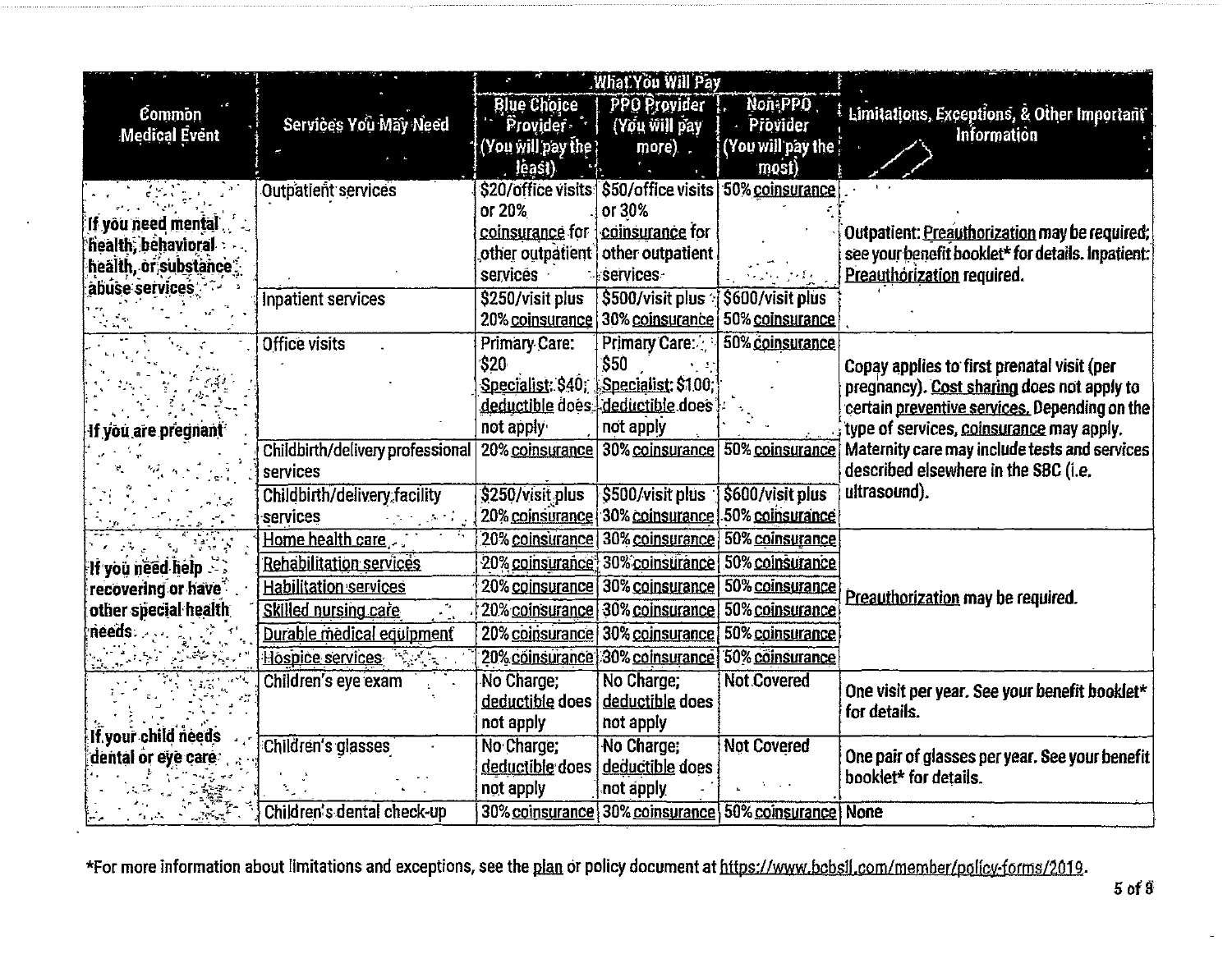**Excluded Services & Other Covered Services:** 

| Services Your Plan Generally Does NOT Cover (Check your policy or plan document for more information and a list of any other excluded services.)                                                                                                        |                                                                                                                                             |                                                                                                                                             |
|---------------------------------------------------------------------------------------------------------------------------------------------------------------------------------------------------------------------------------------------------------|---------------------------------------------------------------------------------------------------------------------------------------------|---------------------------------------------------------------------------------------------------------------------------------------------|
| • Abortion (Except where a pregnancy is the result .<br>of rape or incest, or for a pregnancy which, as<br>certified by a physician, places the woman in<br>danger of death unless an abortion is performed)<br>Acupuncture                             | Long-term care<br>• Non-emergency care when traveling outside the $\cdot$ Weight loss programs<br>U.S.                                      | Routine eye care (Adult)                                                                                                                    |
| <b>Dental care (Adult)</b>                                                                                                                                                                                                                              |                                                                                                                                             |                                                                                                                                             |
| Other Covered Services (Limitations may apply to these services. This isn't a complete list. Please see your plan document)                                                                                                                             |                                                                                                                                             |                                                                                                                                             |
| • Bariatric surgery<br>- Chiropractic care (Limited to 25 visits per calendar<br>year.)<br>• Cosmetic surgery (Only for the correction of<br>congenital deformities or conditions resulting<br>from accidental injuries, scars, tumors, or<br>diseases) | Hearing aids (Two covered every 36 months for<br>children or bone anchored)<br>Infertility treatment ((4 procedures per benefit<br>period)) | Private-duty nursing (With the exception of<br>inpatient private duty nursing)<br>• Routine foot care (Only in connection with<br>diabetes) |

Your Rights to Continue Coverage: There are agencies that can help if you want to continue your coverage after it ends. The contact information for those agencies is: the plan at 1-800-541-2768, U.S. Department of Labor's Employee Benefits Security Administration at 1-866-444-EBSA (3272) or www.dol.gov/ ebsa/healthreform, or Department of Health and Human Services, Center for Consumer Information and Insurance Oversight, at 1-877-267-2323 x61565 or www.cclio.cms.gov. Other coverage options may be available to you too, including buying individual insurance coverage through the Health Insurance Marketplace. For more information about the Marketplace, visit www.HealthCare.gov or call 1-800-318-2596.

Your Grievance and Appeals Rights: There are agencies that can help if you have a complaint against your plan for a denial of a claim. This complaint is called a grievance or appeal. For more information about your rights, look at the explanation of benefits you will receive for that medical claim. Your plan documents also provide complete information to submit a claim, appeal, or a grievance for any reason to your plan. For more information about your rights, this notice, or assistance, contact: Blue Cross and Blue Shield of Illinois at 1-800-541-2768 or visit www.bebsil.com, or contact the U.S. Department of Labor's Employee Benefits Security Administration at 1-866-444-EBSA (3272) or visit www.dol.gov/ebsa/healthreform.

Additionally, a consumer assistance program can help you file your appeal. Contact the Illinois Department of Insurance at (877) 527-9431 or visit http:// insurance.illinois.gov.

### Does this plan provide Minimum Essential Coverage? Yes

If you don't have Minimum Essential Coverage for a month, you'll have to make a payment when you file your tax return unless you qualify for an exemption from the requirement that you have health coverage for that month.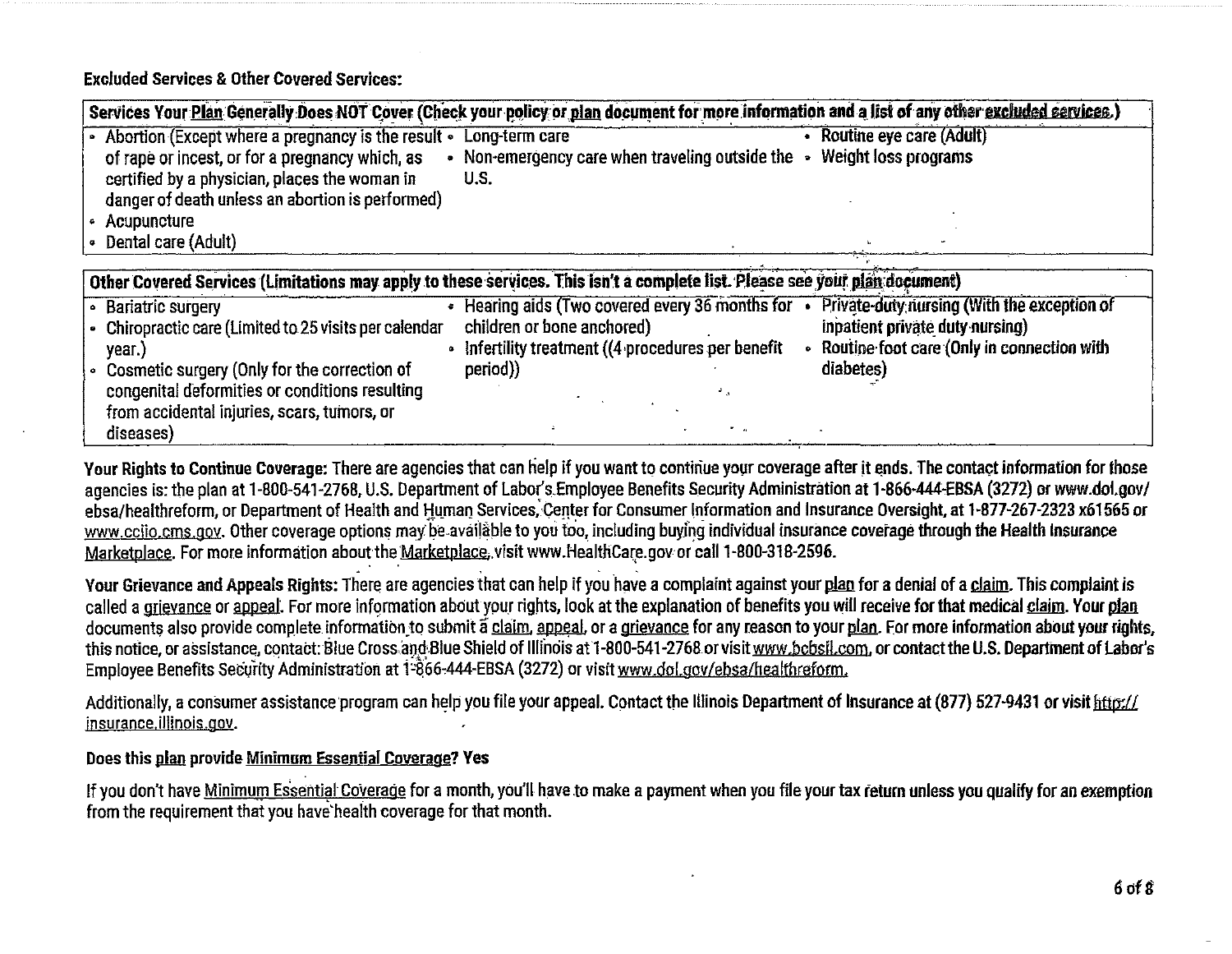#### Does this plan meet the Minimum Value Standards? Yes

If your plan doesn't meet the Minimum Value Standards, you may be eligible for a premium tax credit to help you pay for a plan through the Marketplace.

#### Language Access Services:

Spanish (Español): Para obtener asistencia en Español, llame al 1-800-541-2768. Tagalog (Tagalog): Kung kailangan ninyo ang tulong sa Tagalog tumawag sa 1-800-541-2768. Chinese (中文): 如果需要中文的帮助,请拨打这个号码 1-800-541-2768. Navajo (Dine): Dinek'ehgo shika at'ohwol ninisingo, kwiijigo holne' 1·800-541-2768.

-To see examples of how this <u>plan</u> might cover costs for a sample medical situation, see the next section.--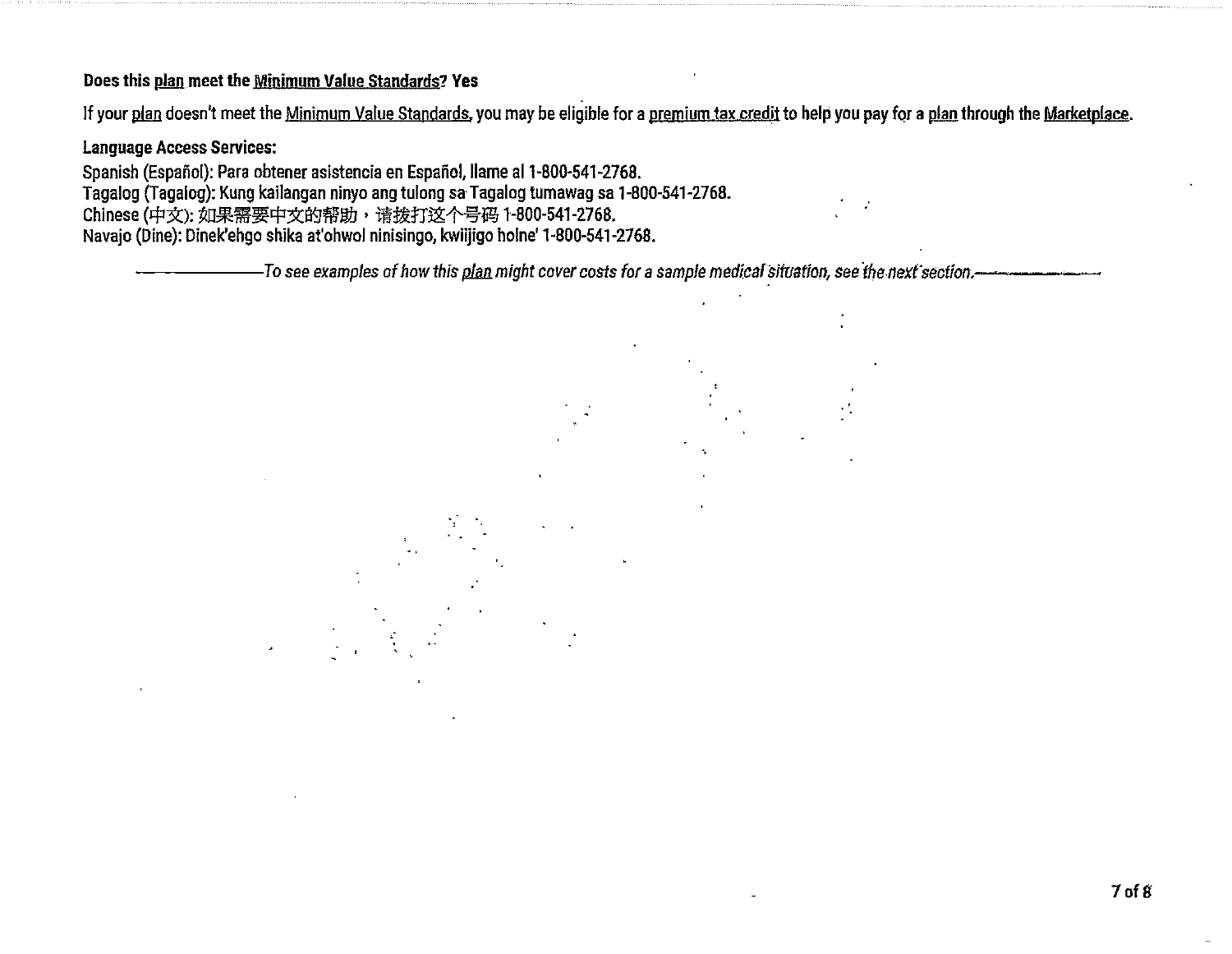## **About These Coverage Examples:**



This is not a cost estimator. Treatments shown are just examples of how this plan might cover medical care. Your actual costs will be different depending on the actual care you receive, the prices your providers charge, and many other factors. Focus on the cost sharing amounts (deductibles, copayments and coinsurance) and excluded services under the plan. Use this information to compare the portion of costs you might pay under different health plans. Please note these coverage examples are based on self-only coverage.

\$700

Peg is Having a Baby (9 months of in network pre-natal care and a hospital delivery)

| <b>题 The plan's overall deductible</b> | \$700        |
|----------------------------------------|--------------|
| <b>El Specialist</b>                   | \$40         |
| <b>EX Hospital (facility)</b>          | $$250 + 20%$ |
| <b>EX</b> Other                        | 20%          |

This EXAMPLE event includes services like: Specialist office visits (prenatal care) **Childbirth/Delivery Professional Services Childbirth/Delivery Facility Services** Diagnostic tests (ultrasounds and blood work) Specialist visit (anesthesia)

| t total example gost<br>$\sim$ ) 12,000 ( |         |
|-------------------------------------------|---------|
| In this example, Peg would pay:           |         |
| <b>Cost Sharing</b>                       |         |
| <b>Deductibles</b>                        | \$700   |
| <b>Copayments</b>                         | 3300    |
| Coinsurance                               | \$2,300 |
| What isn't covered                        |         |
| Limits or exclusions                      | \$60    |
| The total Peg would pay is                | \$3,360 |

 $A \cdot A$ 

|  | Managing Joe's type 2 Diabeles          |
|--|-----------------------------------------|
|  | (a year of routine in network care of a |
|  | well-controlled.condition)              |
|  |                                         |

| <b>EX The plan's overall deductible</b> | \$700         |
|-----------------------------------------|---------------|
| <b>Et Specialist</b>                    | \$40          |
| 覆 Hospital (facility)                   | $$250 + 20\%$ |
| 蟹 Other                                 | 20%           |

This EXAMPLE event includes services like: Primary care physician office visits (including disease education) Diagnostic tests (blood work) **Prescription drugs** Durable medical equipment (glucose meter)

**Total Example Cost**  $57.400$ الموالي المحالة

### In this example, Joe would pay:

| <b>Cost Sharing</b>        |              |
|----------------------------|--------------|
| <b>Deductibles</b>         | <b>\$700</b> |
| <b>Copayments</b>          | <b>S700</b>  |
| <b>Coinsurance</b>         | <b>S200</b>  |
| What isn't covered         |              |
| Limits or exclusions       | <b>S60</b>   |
| The total Joe would pay is | \$1,660      |

# Mia's Simple Fracture

(in-network emergency room visit and follow up care)

| <b>Ex The plan's overall deductible</b> | \$700        |
|-----------------------------------------|--------------|
| 图 Specialist                            | \$40         |
| <b>III Hospital (facility)</b>          | $$250 + 20%$ |
| 窗 Other                                 | 20%          |

#### This EXAMPLE event includes services like:

Emergency room care (including medical supplies) Diagnostic test (x-ray) Durable medical equipment (crutches) Rehabilitation services (physical therapy)

| Total Example Cost 3 51,900     |  |  |  |  |  |
|---------------------------------|--|--|--|--|--|
| In this example, Mia would pay: |  |  |  |  |  |
| $\overline{\phantom{a}}$        |  |  |  |  |  |

| Cost Sharing                |        |
|-----------------------------|--------|
| <b>Deductibles</b>          | \$700  |
| <b>Copayments</b>           | \$400  |
| Coinsurance                 | \$100  |
| What isn't covered          |        |
| <b>Limits or exclusions</b> | ŜÕ     |
| The total Mia would pay is  | 51,200 |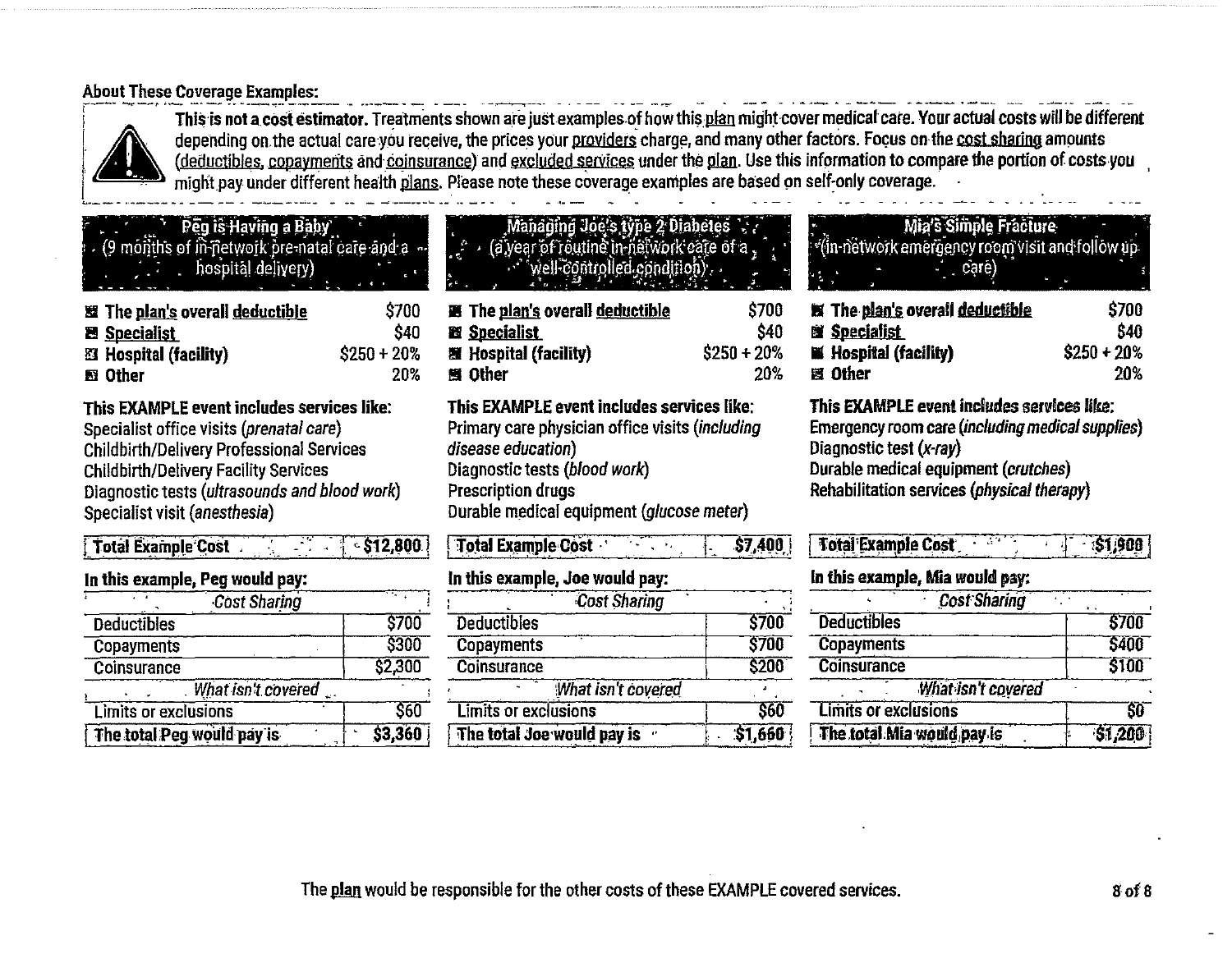

| Health care coverage is important for everyone.<br>We provide free communication aids and services for anyone with a disability or who needs language assistance.<br>We do not discriminate on the basis of race, color, national origin, sex, gender identity, age or disability. |                                                                                                                                                                                          |  |  |
|------------------------------------------------------------------------------------------------------------------------------------------------------------------------------------------------------------------------------------------------------------------------------------|------------------------------------------------------------------------------------------------------------------------------------------------------------------------------------------|--|--|
| To receive language or communication assistance free of charge, please call us at 855-710-6984.                                                                                                                                                                                    |                                                                                                                                                                                          |  |  |
| If you believe we have failed to provide a service, or think we have discriminated in another way, contact us to file a grievance.                                                                                                                                                 |                                                                                                                                                                                          |  |  |
| Office of Civil Rights Coordinator<br>300 E. Randolph St.<br>35th Floor<br>Chicago, Illinois 60601                                                                                                                                                                                 | 855-664-7270 (voicemail)<br>Phone:<br>TTY/TDD: 855-661-6965<br>855-661-6960<br>Fax:<br>CivilRightsCoordinator@hcsc.net<br>Email:                                                         |  |  |
| You may file a civil rights complaint with the U.S. Department of Health and Human Services, Office for Civil Rights, at:                                                                                                                                                          |                                                                                                                                                                                          |  |  |
| U.S. Dept. of Health & Human Services<br>200 Independence Avenue SW<br>Room 509F, HHH Building 1019<br>Washington, DC 20201                                                                                                                                                        | 800-368-1019<br>Phone:<br>TTY/TDD:<br>800-537-7697<br>Complaint Portal: https://ocrportal.hhs.gov/ocr/portal/lobby.jsf<br>Complaint Forms: http://www.hhs.gov/ocr/office/file/index.html |  |  |

bcbsil.com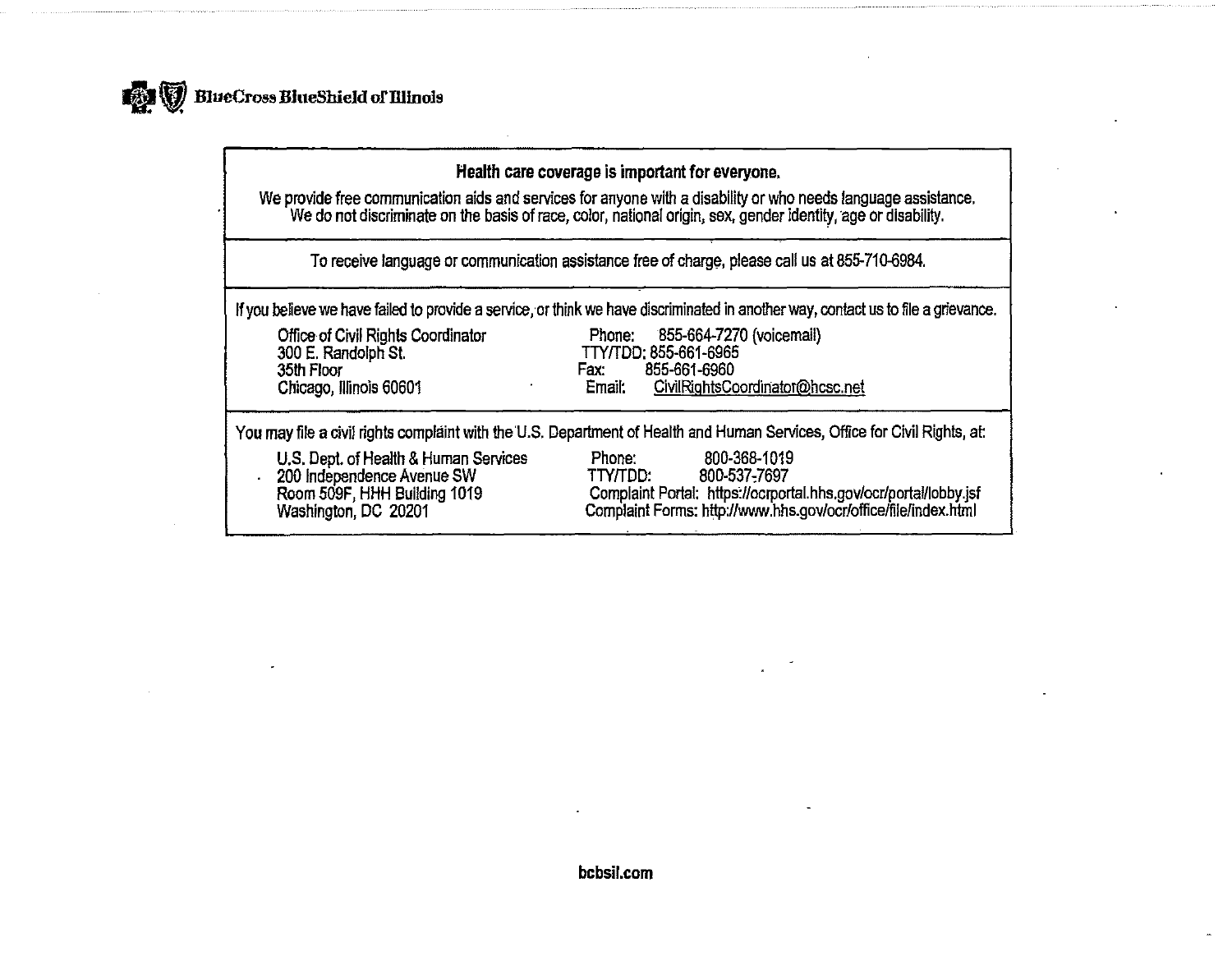

if you, or someone you are helping, have questions, you have the right to get help and information in your language at no cost.<br>To speak to an interpreter, call the customer service number on the back of your member card.

| العربية            | إن كان لنيك أو لدى شخص تساعد أسللة، قلابك الحوّ في المساعد والمعلومات الضرورية بلغتك من الكريم المرارع المسلم المنحول المختم الملحل المنكور على ظهر بطالة عصريتك فلن قصر المنكور على ظهر بطالة عصريتك فلن المنكور على ظهر بطال                                                                                                                                                                         |
|--------------------|--------------------------------------------------------------------------------------------------------------------------------------------------------------------------------------------------------------------------------------------------------------------------------------------------------------------------------------------------------------------------------------------------------|
| Arabic             | كلت لا تعلك بطاقة، فاتصل على 6984-855-710.                                                                                                                                                                                                                                                                                                                                                             |
| 繁體中文               | 如果您,或您正在協助的對象,對此有疑問,您有權利免費以您的母語獲得幫助和訊息。洽詢一位翻譯員,請致電印在您的會员卡背面的客戶服務電話號碼。如果您不是會員,或沒有                                                                                                                                                                                                                                                                                                                       |
| Chinese            | 會員卡 請致電 855-710-6984。                                                                                                                                                                                                                                                                                                                                                                                  |
| Francais           | Si vous, ou quelqu'un que vous êtes en train d'aider, avez des questions, vous avez le droit d'obtenir de l'aide el l'information dans votre langue à aucun coût. Pour parler à un interprète, composez le numéro du                                                                                                                                                                                   |
| French             | service client indiqué au verso de votre carte de membre. Si vous n'êtes pas membre ou si vous n'avez pas de carte, veuillez composer le 855-710-6984.                                                                                                                                                                                                                                                 |
| Deutsch            | Falls Sie oder jemand, dem Sie helfen, Fragen haben, haben Sie das Recht, kostenlose Hilfe und Informationen in Ihrer Sprache zu erhalten. Um mit einem Dolmetscher zu sprechen, rufen Sie bitte die                                                                                                                                                                                                   |
| German             | Kundenservicenummer auf der Rückseite Ihrer Mitgliedskarte an. Falls Sie kein Mitglied sind oder keine Mitgliedskarte besitzen, rufen Sie bitte 855-710-6984 an.                                                                                                                                                                                                                                       |
| EMIMKO             | Εάν εσείς ή κάποιος που βοηθάτε έχετε ερωπήσεις, έχετε το δικαίωμα να λάβετε βοήθεια και πληροφορίες στη γλώσσα σας χωρίς χρέωση. Για να μιλήσετε σε έναν διερμηνέα, καλέστε τον σριθμό εξυπηρέτησης                                                                                                                                                                                                   |
| Greek              | πελατών που αναγράφεται στο πίσω μέρος της κάρτας μέλους σας. Εάν δεν είστε μέλος ή δεν έχετε κάρτα, καλέστε τον αριθμό 855-710-6984.                                                                                                                                                                                                                                                                  |
| ગુજરાતી            | જો તમને અથવા તમે મદદ કરી રહ્યા હોય એવી કોઈ બીજી વ્યક્તિને એસબી.એમ. દુભાષિયા સાથે વાત કરવા માટે, તમારા સભ્યપદના કાર્ડની પાછળ આપેલ ગ્રાહક સેવા નંબર પર કૉલ કરો.                                                                                                                                                                                                                                          |
| Gujarati           | જો આપ સલ્ટાપદ ના ધરાવતા હોવ, અંથવા આપની પાસે કાર્ડ નથી તો 855-710-6984 નંબર પર કૉલ કરો.                                                                                                                                                                                                                                                                                                                |
| हिंदी              | यदि आपके, या आप जिसकी सहायता कर रहे हैं उसके, प्रश्न हैं, तो आपको अपनी आया में निःशुल्क सहायता और जानकारी प्राप्त करने का अधिकार है। किसी अनुवादक से बात करने के लिए, अपने सदस्य कार्ड के                                                                                                                                                                                                              |
| Hindi              | पीछे दिए गए ग्राहक सेवा नंबर पर कॉल करें। यदि आप सदस्य नहीं हैं, या आपके पास कार्ड नहीं है, तो 855-710-6984 पर कॉल करें।                                                                                                                                                                                                                                                                               |
| Italiano           | Se tu o qualcuno che stal aiutando avete domande, hai il diritto di ottenere aiuto e informazioni nella tua lingua gratuitamente. Per parlare con un interprete, puol chiamare il servizio clienti al numero riportato sul lat                                                                                                                                                                         |
| Italian            | posteriore della tua tessera di socio. Se non sel socio o non possiedi una tessera, puoi chiamare il numero 855-710-6984.                                                                                                                                                                                                                                                                              |
| 한국어                | 만약 귀하 또는 귀하가 돕는 사람이 질문이 있다면 귀하는 무료로 그러한 도움과 정보를 귀하의 언어로 받을 수 있는 권리가 있습니다. 회원 카드 윗면에 있는고객 서비스 번호로                                                                                                                                                                                                                                                                                                       |
| Korean             | 전화하십시오.회원이 아니시거나 카드가 없으시면 855-710-6984 으로 전화주십시오.                                                                                                                                                                                                                                                                                                                                                      |
| Diné               | T'áá ni, éi doodago la'da biká anánílwo'ígií, na'idilkidgo, ts'idá bee ná ahóóti'i' t'áá nijk'e niká a'doolwoł. Ata' halne'i bich'i' hadeesdzih ninízingo éi kwe'é da'iníishgi áka anidaalwo'ígií                                                                                                                                                                                                      |
| Navajo             | bich'i' hodifinih, bee nééhózinii bine'déé' bikáá'. Kojí atah naaltsoos ná hadít'éégóó éi doodago bee nééhózinígií ádingo koji' hodífluih 855-710-6984.                                                                                                                                                                                                                                                |
| Polski             | Jeśli Ty lub osoba, której pomagasz, made jakiekowiek pytania, made prawo do uzyskania bezpłatnej informacji i pomocy we własnym języku. Aby porozmawiać z tłumaczem, zadzwoń pod numer podany na                                                                                                                                                                                                      |
| Polish             | odwrocie karty członkowskiej. Jeżeli nie jesteś członkiem lub nie masz przy sobie karty, zadzwoń pod numer 855-710-6984.                                                                                                                                                                                                                                                                               |
| Русский<br>Russian | Если у вас или человека, которому вы помогаете, возникли вопросы, у вас есть право на бесплатную помощь и информацию, предоставленную на вашем языке. Чтобы поговорить с переводчиком,<br>позвоните в отдел обслуживания клиентов по телефону, указанному на обратной стороне вашей карточки участника. Если вы не являетесь участником или у вас нет карточки, позвоните по<br>телефону 855-710-6984. |
| Españo:            | Si usted o alguien a quien usted está ayudando tiene preguntas, tiene derecho a obtener ayuda e información en su idioma sin costo alguno. Para hablar con un intérprete comuniquese con el número del Servicio al                                                                                                                                                                                     |
| Spanish            | Cliente que figura en el reverso de su tarjeta de miembro. Si usted no es miembro o no posee una tarjeta, llame al 855-710-6984.                                                                                                                                                                                                                                                                       |
| Tagalog            | Kung ikaw, o ang isang taong iyong tinutulungan ay may mga tanong, may karapatan kang makakuha ng tulong at impormasyon sa iyong wika nang walang bayad. Upang makipag-usap sa isang tagasalin-wika,                                                                                                                                                                                                   |
| Tagalog            | tumawag sa numero ng serbisyo para sa kustomer sa likod ng iyong kard ng miyembro. Kung ikaw ay hindi isang miyembro, o kaya ay walang kard, tumawag sa 855-710-6984.                                                                                                                                                                                                                                  |
| اردر               | گر آپ کر، یا کس ایسے فرد کر جس کی آپ مند کررہے ہیں گوئی سے ایک کو ایک کوئی کو ایک ایک کوئی کے ایک ایک کوئیے کے لیے، کشر سروس سر پر کال کریں جر ایک کرنے کے لیے، کشر سروس سر پر کال کریں جر                                                                                                                                                                                                             |
| Urdu               | کہ کارڈ کی بشت پر درج ہے۔ اگر آپ ممیر نہیں ہیں، یا آپ کے پس کارڈ نہیں ہے تو، 894-710-855 پر کال کریں۔                                                                                                                                                                                                                                                                                                  |
| Tiếng Việt         | Nếu quý vị hoặc người mà quý vị giúp đỡ có bất kỳ câu hồi nào, quý vị có quyền được hỗ trợ và nhận thông tin bằng ngôn ngữ của mình miễn phí. Để nói chuyện với thông dịch viên, gọi số dịch vụ khách                                                                                                                                                                                                  |
| Vietnamese         | hàng nằm ở phía sau thẻ hội viên của quý vị. Nếu quý vị không phải là hội viên hoặc không có thẻ, gọi số 855-710-6984.                                                                                                                                                                                                                                                                                 |

 $\blacksquare$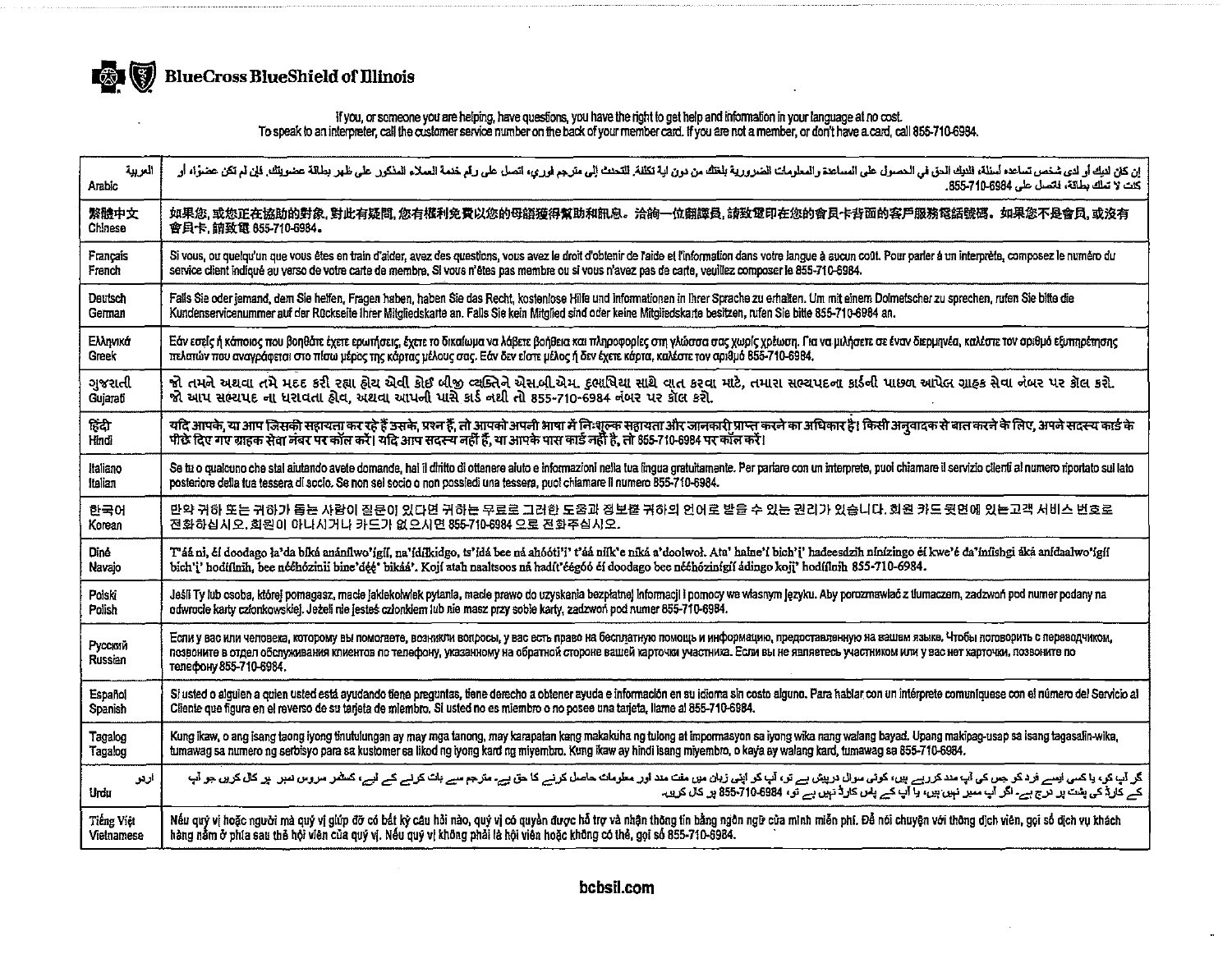#### **RESOLUTION \_2017-2021\_**

#### **SETTING COMPENSATION OF TOWNSHIP OFFICIALS FOR THE FOUR YEAR TERM BEGINNING MAY 15, 2017 ALGONQUIN TOWNSHIP, McHENRY COUNTY, ILLINOIS**

WHEREAS, according to 60 ILCS 1/65-20, the compensation of township officers shall be set by the township board at least 180 days before the beginning of the terms of office.

**WHEREAS,** according to 60 ILCS 1/65-20, the compensation for the road district treasurer shall be fixed by the township board and shall not be less than \$100 or more than \$1,000 per year.

**WHEREAS,** according to 605 ILCS 5/6-207, the compensation of the highway commissioner shall be fixed by the township board at an annual salary of not less than \$3,000 to be paid in equal monthly installments, or a per diem amount for each day he or she is necessarily employed in the discharge of official duties;

**WHEREAS,** according to 35 ILCS 200/2-70, the compensation the township assessor and collector shall be set by the township board at the same time the board sets the compensation of its township supervisor.

**NOW, THEREFORE, BE IT ORDAINED BY** Board of Trustees of Algonquin' Township that the compensation of the township officials for the four-year term beginning May 15, 2017 and ending May 17, 2021 (January 1, 2018- January 1, 2022 for assessors) shall be as follows:

**SECTION 1:** The salaries for township officials shall be as follows:

Supervisor's Salary: Effective for each of the following years:

| May 15, 2017 – May 21, 2018 \$ 55000.00  | May 21, 2018 – May 20, 2019 \$ 55,00.00  |
|------------------------------------------|------------------------------------------|
| May 20, 2019 – May 19, 2020 \$ 55,000.00 | May 19, 2020 – May 17, 2021 \$ 55,000.00 |

Road District Treasurer: \$1.000.00 ANNUALLY

Township Clerk: Effective for each of°the following years:

| May 15, 2017 – May 21, 2018 \$ 18,492.88 | May 21, 2018 – May 20, 2019 \$ 18,492.88 |
|------------------------------------------|------------------------------------------|
| May 20, 2019 – May 19, 2020 \$ 18,492.88 | May 19, 2020 – May 17, 2021 \$ 18,492.88 |

Trustees: Effective for each of the following years:

| May 15, 2017 – May 21, 2018 \$ <u>2,466.01</u> | May 21, 2018 - May 20, 2019 \$ 2,466.01 |
|------------------------------------------------|-----------------------------------------|
| May 20, 2019 – May 19, 2020 \$ <u>2,466.01</u> | May 19, 2020 – May 17, 2021 \$ 2.466.01 |